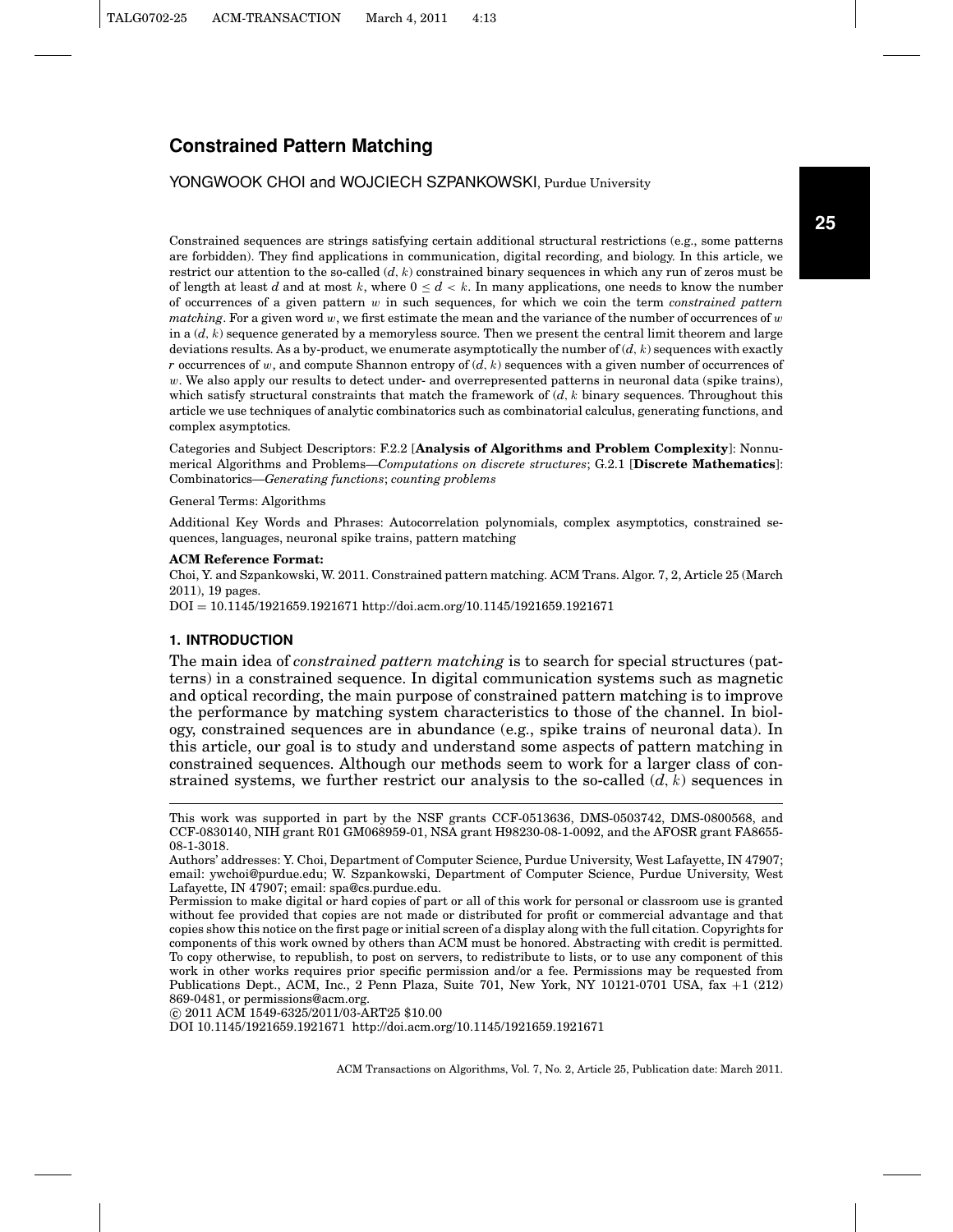#### 25:2 Y. Choi and W. Szpankowski

which runs of zeros cannot be smaller than *d* nor bigger than k, where  $0 \leq d \leq k$ . Such sequences have proved useful for digital recording and biology. In digital recording, they have been widely used in hard disk drives and digital optical discs such as CD, DVD, and Blu-ray. In biology, for example, the spike trains of neuronal data, recorded from different neurons in the brain of an animal, seem to satisfy structural constraints that exactly match the framework of  $(d, k)$  binary sequences. Indeed, refractoriness requires that a neuron cannot fire two spikes in too short a time; this translates into the constraint that the induced binary spike train needs to contain at least a certain number of zeros (corresponding to no activity) between any two consecutive ones (corresponding to spikes).

In these applications, one often requires that some given words do not occur or occur only a few times in a  $(d, k)$  sequence. Therefore, we study here the following problem: given a word w or a set of words  $W$ , how many times it occurs in a  $(d, k)$  sequence. For such a problem we coin the term *constrained pattern matching* as an extension of standard pattern matching [Lothaire 2005; Regnier and Szpankowski 1998; Szpankowski ´ 2001]. We study this problem in a probabilistic framework, that is, we assume that a sequence is generated by a memoryless source and derive the (conditional) distribution of the number of occurrences of  $w$  in a  $(d, k)$  sequence. We need the conditional distribution since naturally only a small fraction of binary sequences satisfies the  $(d, k)$ constraints.

In the (standard) pattern matching problem, one asks for pattern occurrences in a binary string also known as *text* without any additional restrictions on the text. In a probabilistic framework, one determines the distribution of the number of pattern occurrences. The first analysis of such pattern matching goes back at least to Feller, and enormous progress in this area has been reported since then [Bender and Kochman 1993; Guibas and Odlyzko 1981; Lothaire 2005; Nicodeme et al. 1999; ` Regnier and Denise 2004; Szpankowski 2001; Waterman 1995]. For instance, Guibas ´ and Odlyzko [1981] (also refer to Jacquet and Szpankowski [1994] and Regnier ´ and Szpankowski [1998]) revealed the fundamental role played by autocorrelation languages and their associated polynomials in the analysis of pattern matching. Regnier and Szpankowski [1997, 1998] established that the number of occurrences of ´ a given pattern is asymptotically normal under a diversity of probabilistic models that include Markov chains. Nicodeme et al. [1999] showed generally that the number of ` places in a random text at which a "motif" (i.e., a general regular expression pattern) terminates is asymptotically normally distributed. Bender and Kochman [1993] studied occurrences of a generalized pattern using the de Bruijn graph representation that allowed the authors to establish the central limit theorem, but without computationally explicit mean and variance. Finally, in Flajolet et al. [2006] the number of *subsequence* occurrences were studied. Recent surveys on pattern matching can be found in Lothaire [2005, Chapters 6 and 7]. To the best of our knowledge, none of these works deals with pattern matching in constrained sequences such as  $(d, k)$  sequences.

In the information theory community,  $(d, k)$  sequences were analyzed since Shannon with some recent contributions [Dembo and Kontoyiannis 2002; Kolesnik and Krachkovsky 1991; Marcus et al. 1988; Zehavi and Wolf 1988]. Pattern matching in constrained sequences can in principle be analyzed by various versions of the de Bruijn graph [Bender and Kochman 1993; Flajolet et al. 2006] or automaton approach [Bender and Kochman 1993; Nicodeme et al. 1999]. This is an elegant and general approach ` but it sometimes leads to complicated and rather uninsightful analyses that are computationally extensive. For example, in our constrained pattern matching problem, one must build a de Bruijn graph over *all* strings of length equal to the longest string in the set W. The  $(d, k)$  constraints are built into the graph as *forbidden strings* (i.e., runs of zeros of length smaller than *d* or larger than k), which result in forbidden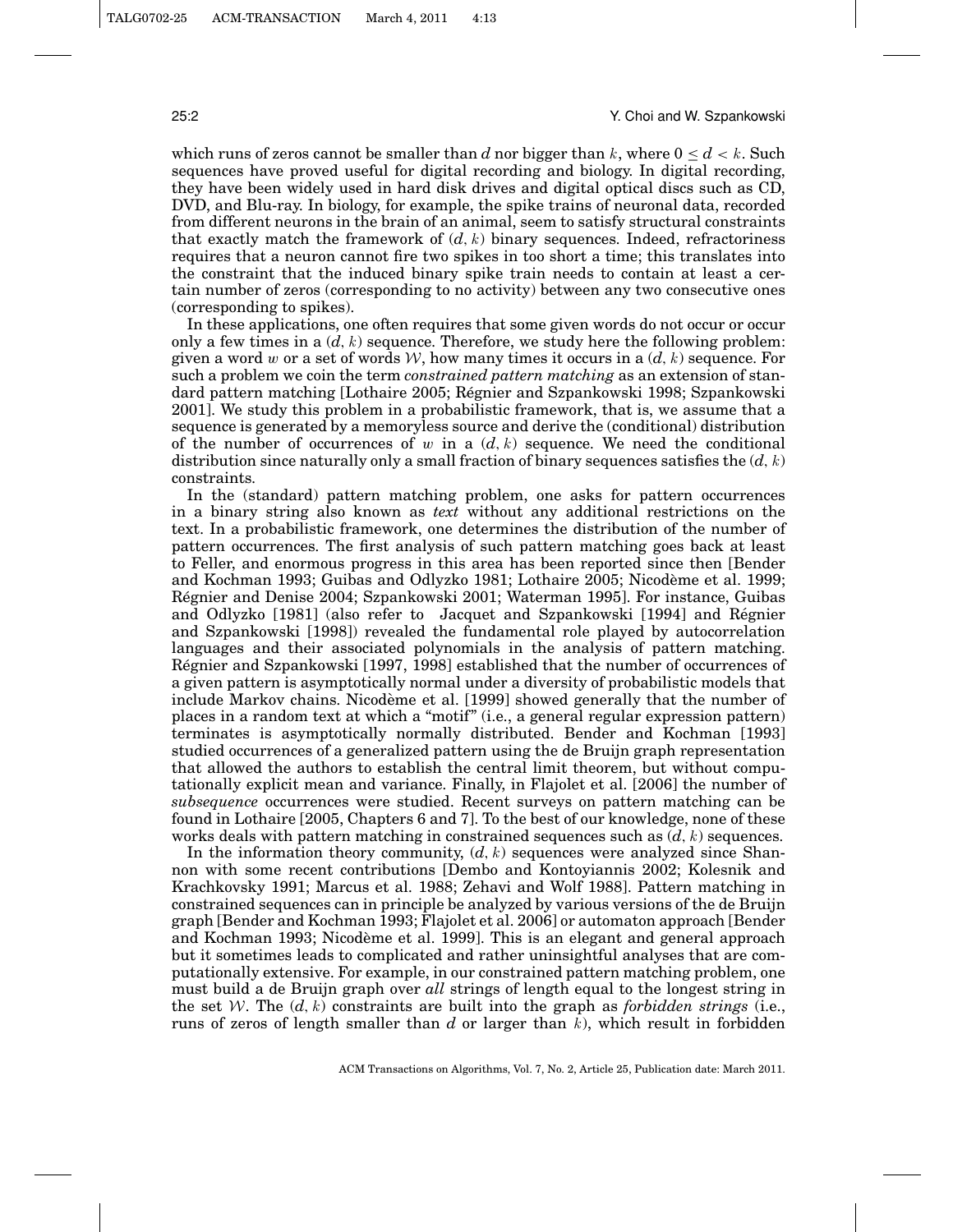edges of the graph. Based on this method, one represents the number of pattern occurrences as a product of matrices representing the underlying de Bruijn graph and hence also its largest eigenvalue (refer to Bender and Kochman [1993] and Flajolet et al. [2006]). In general, this matrix is of a large dimension and such a solution is not easily interpretable in terms of the original patterns.

In this article, we take the view of combinatorics on words as in Lothaire [2005] and Régnier and Szpankowski [1998]. We first construct languages representing  $(d, k)$ sequences containing exactly  $r$  occurrences of a given pattern  $w$  or a set of patterns  $W$ . Using generating functions and complex asymptotics, we present simple and precise asymptotics for the mean and variance of the number of pattern occurrences. In particular, we estimate the probability that a randomly generated sequence is a  $(d, k)$ sequence. We also compute the probability that there are  $r$  occurrences of  $w$  in a  $(d, k)$ sequence generated by a binary memoryless source. In fact, we present the asymptotics for different ranges of *r* including central limit and large deviation regimes. Furthermore, we enumerate  $(d, k)$  sequences that contain exactly r occurrences of w and compute Shannon entropy when the binary source is unbiased. To put the theory into practice, we show how these theoretical results can be applied to analyze neuronal spike data.

The article is organized as follows. In Section 2, after introducing some preliminary notions and definitions we present our main analytical and experimental results. Most proofs are delayed until Section 3 where we use analytic tools such as generating functions, singularity analysis, and the saddle point method to establish our main results.

### **2. MAIN RESULTS**

To simplify our presentation, we first derive all results for *restricted* (*d*, k) sequences unless stated otherwise. In general, a restricted  $(d, k)$  sequence is a  $(d, k)$  sequence that starts with 0 and ends with 1. We will relax this assumption later. We aim at finding the probability distribution of the number of occurrences of a given pattern  $w$  in a  $(d, k)$ sequence generated by a binary memoryless source. Here  $w$  is also a  $(d, k)$  sequence, and pattern overlapping is allowed.

Let us start with language representations. Define

$$
\mathcal{A}_{d,k} = \{\underbrace{0 \dots 0}_{d}, \dots, \underbrace{0 \dots 0}_{k}\},
$$

as a set of runs of zeros of length between *d* and *k*. For  $d = 0$ , the first word of  $A_{d,k}$  is an empty word  $\epsilon$ . The *extended alphabet* is then [Marcus et al. 1988]

$$
\mathcal{B}_{d,k} = \mathcal{A}_{d,k} \cdot \{1\} = \{\underbrace{0 \dots 0}_{d} 1, \dots, \underbrace{0 \dots 0}_{k} 1\}.
$$

Observe that restricted  $(d, k)$  sequences are built over  $\mathcal{B}_{d,k}$ , and we count pattern occurrences also over  $\mathcal{B}_{d,k}$ . For example,  $w = 01$  does *not* occur in a (1, 4) sequence 0010001 since it contains two symbols 001 and 0001 over  $B_{d,k}$ . We shall also relax this assumption later.

As in the classical pattern matching, a special set (language) plays an important role. Let  $w = w_1 \dots w_m \in \{0, 1\}^m$  with  $w_m = 1$  so that w is a restricted  $(d, k)$  sequence itself. Over  $\mathcal{B}_{d,k}$  we have  $w = \beta_1 \dots \beta_m$ , where  $\beta_i \in \mathcal{B}_{d,k}$  and  $\sum_{i=1}^{m'} |\beta_i| = m$ . Let S denote the *autocorrelation set* of w over  $\mathcal{B}_{d,k}$ , that is,

$$
\mathcal{S}=\left\{\beta_{\ell+1}^{m'}:\;\beta_1^\ell=\beta_{m'-\ell+1}^{m'}\right\},\quad 1\leq\ell\leq m',
$$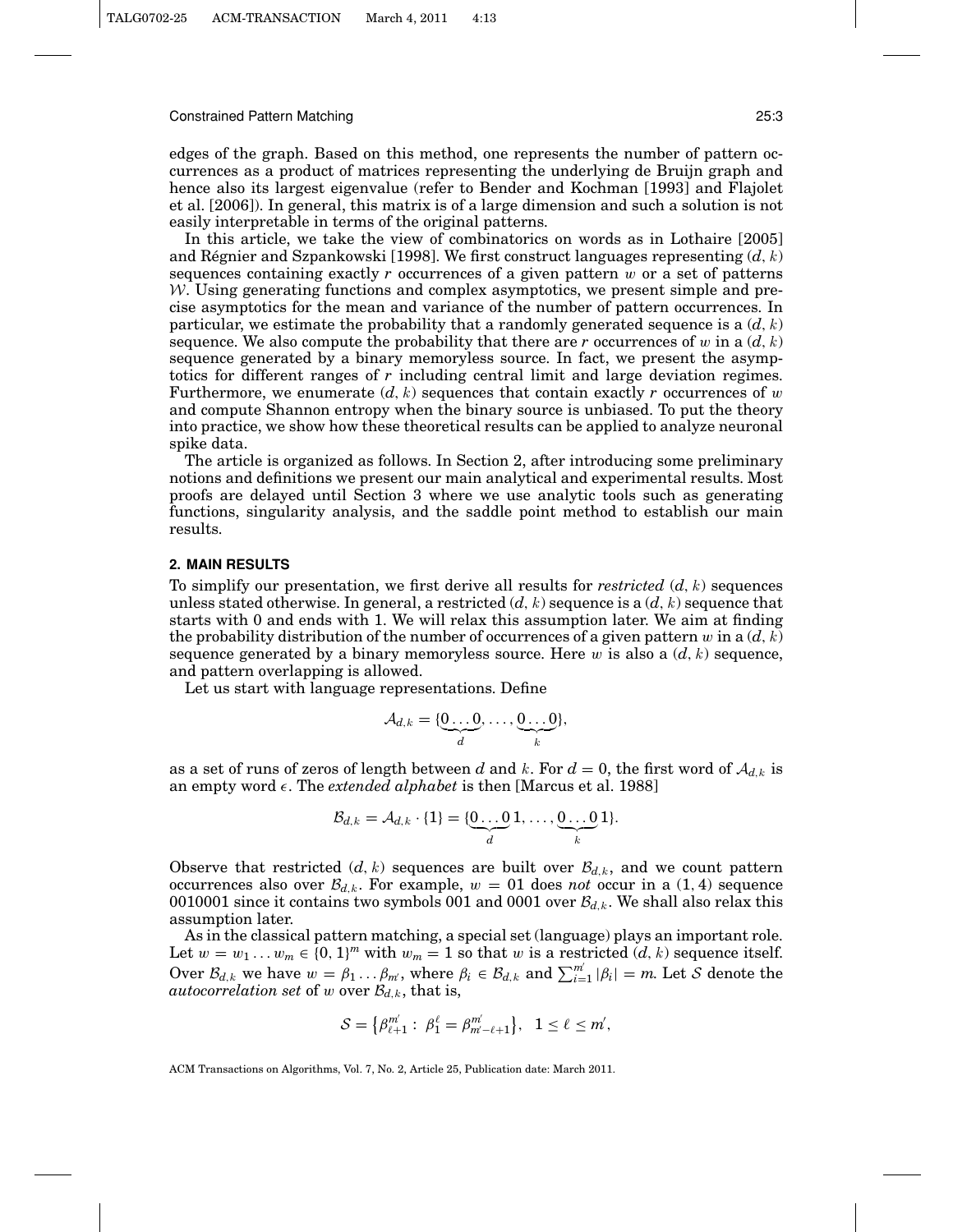where  $\beta_i^j = \beta_i \cdots \beta_j$  and  $\beta_i^j = \epsilon$  if  $i > j$ . Notice that, by definition, the autocorrelation set always contains the empty word  $\epsilon$ .

As in Choi and Szpankowski [2007], Jacquet and Szpankowski [2006], and Regnier ´ and Szpankowski [1998], we introduce four languages,  $\mathcal{T}_{r}^{(d,k)}, \mathcal{R}^{(d,k)}, \mathcal{U}^{(d,k)}$ , and  $\mathcal{M}^{(d,k)}$ as follows:

- (i)  $T_r^{(d,k)}$  as the set of all  $(d, k)$  sequences containing exactly *r* occurrences of w;
- (ii)  $\mathcal{R}^{(d,k)}$  as the set of all  $(d, k)$  sequences containing only one occurrence of w, located at the right end;
- (iii)  $\mathcal{U}^{(d,k)}$  defined as

$$
\mathcal{U}^{(d,k)} = \big\{ u : w \cdot u \in \mathcal{T}_1^{(d,k)} \big\},\
$$

that is, a word  $u \in \mathcal{U}^{(d,k)}$  if *u* is a  $(d, k)$  sequence and  $w \cdot u$  has exactly one occurrence of  $w$  at the left end of  $w \cdot u$ ;

(iv)  $\mathcal{M}^{(d,k)}$  defined as

 $\mathcal{M}^{(d,k)} = \{v : w \cdot v \in \mathcal{T}_2^{(d,k)} \text{ and } w \text{ occurs at the right end of } w \cdot v\},\$ 

that is, any word in  $\{w\} \cdot \mathcal{M}^{(d,k)}$  has exactly two occurrences of w, one at the left end and the other at the right end.

To simplify our notation, we drop the upper index  $(d, k)$  unless it is necessary. It is easy to see that for  $r \geq 1$  [Regnier and Szpankowski 1998; Szpankowski 2001]

$$
\mathcal{T}_r = \mathcal{R} \cdot \mathcal{M}^{r-1} \cdot \mathcal{U},\tag{1}
$$

$$
\mathcal{T}_0 \cdot \{w\} \ = \ \mathcal{R} \cdot \mathcal{S}.\tag{2}
$$

In order to find relationships between the languages  $\mathcal{R}, \mathcal{M}$ , and  $\mathcal{U}$ , we extend the approach from Regnier and Szpankowski [1998] to yield ´

$$
\mathcal{M}^* = \mathcal{B}^* \cdot \{w\} + \mathcal{S},\tag{3}
$$

$$
\mathcal{U} \cdot \mathcal{B} = \mathcal{M} + \mathcal{U} - \{\epsilon\},\tag{4}
$$

$$
\{w\} \cdot \mathcal{M} = \mathcal{B} \cdot \mathcal{R} - (\mathcal{R} - \{w\}),\tag{5}
$$

where  $\mathcal{B}^*$  is the set of all restricted  $(d, k)$  sequences, that is,

$$
\mathcal{B}^* = \{\epsilon\} + \mathcal{B} + \mathcal{B}^2 + \mathcal{B}^3 + \cdots
$$

Similarly,  $\mathcal{M}^* = \sum_{i=0}^{\infty} \mathcal{M}^i$ , where  $\mathcal{M}^0 = {\epsilon}$ . For example, (3) indicates that any word in language  $\mathcal{M}^*$  is either in S (if the length of the word from  $\mathcal{M}^*$  is smaller than that of  $w$ ) or it must end with  $w$ .

At this point we need to set up the probabilistic framework. Throughout, we assume that a binary sequence is generated by a memoryless source with *p*being the probability of emitting a " $0$ " and  $q = 1 - p$ . We find the conditional probability distribution of the number of occurrences of w in a  $(d, k)$  sequence. We also compute the probability that a randomly generated sequence is a (*d*, k) sequence.

We start by defining for a language  $\mathcal L$  its *probability generating function*  $L(z)$  as

$$
L(z) = \sum_{u \in \mathcal{L}} P(u) z^{|u|},
$$

where  $P(u)$  is the probability of a word *u* and |*u*| is the length of *u* over the binary alphabet. In particular, the *autocorrelation polynomial S*(*z*) is the probability generating function for the autocorrelation language S. In general, we write  $[z^n]L(z)$  for the coefficient of  $L(z)$  at  $z^n$ .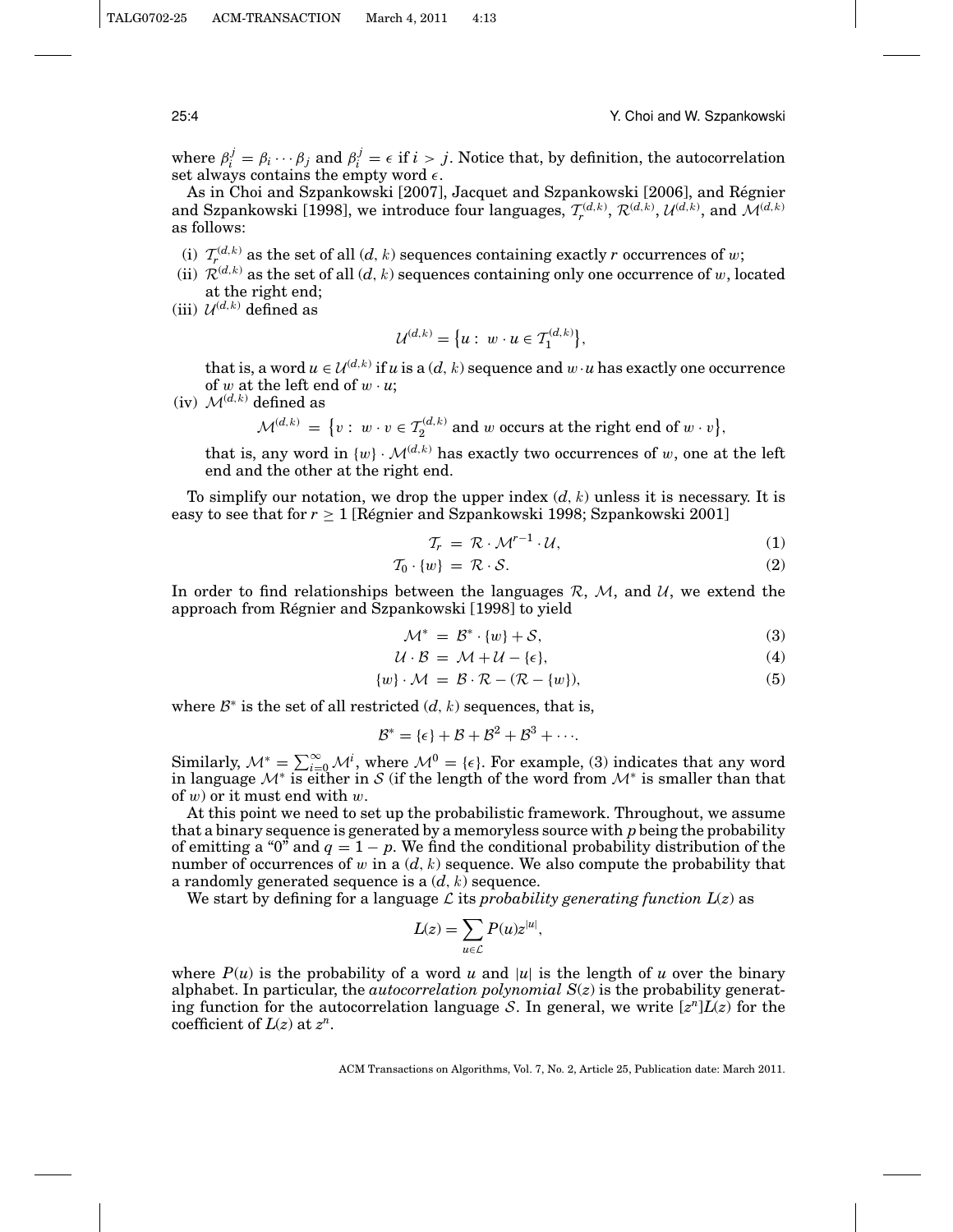The language relationships  $(3)$ – $(5)$  are translated into probability generating functions

$$
\frac{1}{1 - M(z)} = \frac{1}{1 - B(z)} \cdot z^m P(w) + S(z),\tag{6}
$$

$$
U(z) = \frac{M(z) - 1}{B(z) - 1},\tag{7}
$$

$$
R(z) = zm P(w) \cdot U(z), \tag{8}
$$

where

$$
B(z) = p^{d}qz^{d+1} + p^{d+1}qz^{d+2} + \dots + p^{k}qz^{k+1}
$$
  
=  $zq \frac{(zp)^{d} - (zp)^{k+1}}{1 - zp}$ . (9)

In particular, from  $(1)(2)$  and the preceding, one finds

$$
T_0(z) = \frac{S(z)}{D(z)},\tag{10}
$$

$$
T_r(z) = \frac{z^m P(w)(D(z) + B(z) - 1)^{r-1}}{D(z)^{r+1}},
$$
\n(11)

where

$$
D(z) = S(z)(1 - B(z)) + zm P(w).
$$
 (12)

Let  $O_n$  be a random variable representing the number of occurrences of  $w$  in a (regular) binary sequence of length *n*. Then, the generating function  $T_r(z)$  for  $(d, k)$ sequences is defined as

$$
T_r(z) = \sum_{n \geq 0} P(O_n = r, \mathcal{D}_n) z^n,
$$

where  $\mathcal{D}_n$  is the event that a randomly generated binary sequence of length *n* is a  $(d, k)$ sequence. Let us also define the bivariate generating function  $T(z, u)$  as

$$
T(z, u) = \sum_{r \ge 0} T_r(z) u^r = \sum_{r \ge 0} \sum_{n \ge 0} P(O_n = r, \mathcal{D}_n) z^n u^r.
$$

From  $(1)$  and  $(2)$ , we find

$$
T(z, u) = R(z) \frac{u}{1 - uM(z)} U(z) + T_0(z).
$$
 (13)

Observe that  $T(z, u)$  is *not* a bivariate *probability* generating function since  $[z^n]T(z, 1) \neq$ 1. But we can easily make it a *conditional* probability generating function. First, define

$$
P(\mathcal{D}_n) = [z^n]T(z, 1),
$$

as the probability that a randomly generated sequence of length *n* is a (*d*, k) sequence. We also introduce a short-hand notation  $O_n(\mathcal{D}_n)$  for the conditional number of occurrences of  $w$  in a  $(d, k)$  sequence. More formally,

$$
P(O_n(\mathcal{D}_n) = r) = P(O_n = r \mid \mathcal{D}_n).
$$

Therefore, the probability generating function of  $O_n(\mathcal{D}_n)$  is

$$
\mathbf{E}[u^{O_n(\mathcal{D}_n)}] = \frac{[z^n]T(z, u)}{[z^n]T(z, 1)}.
$$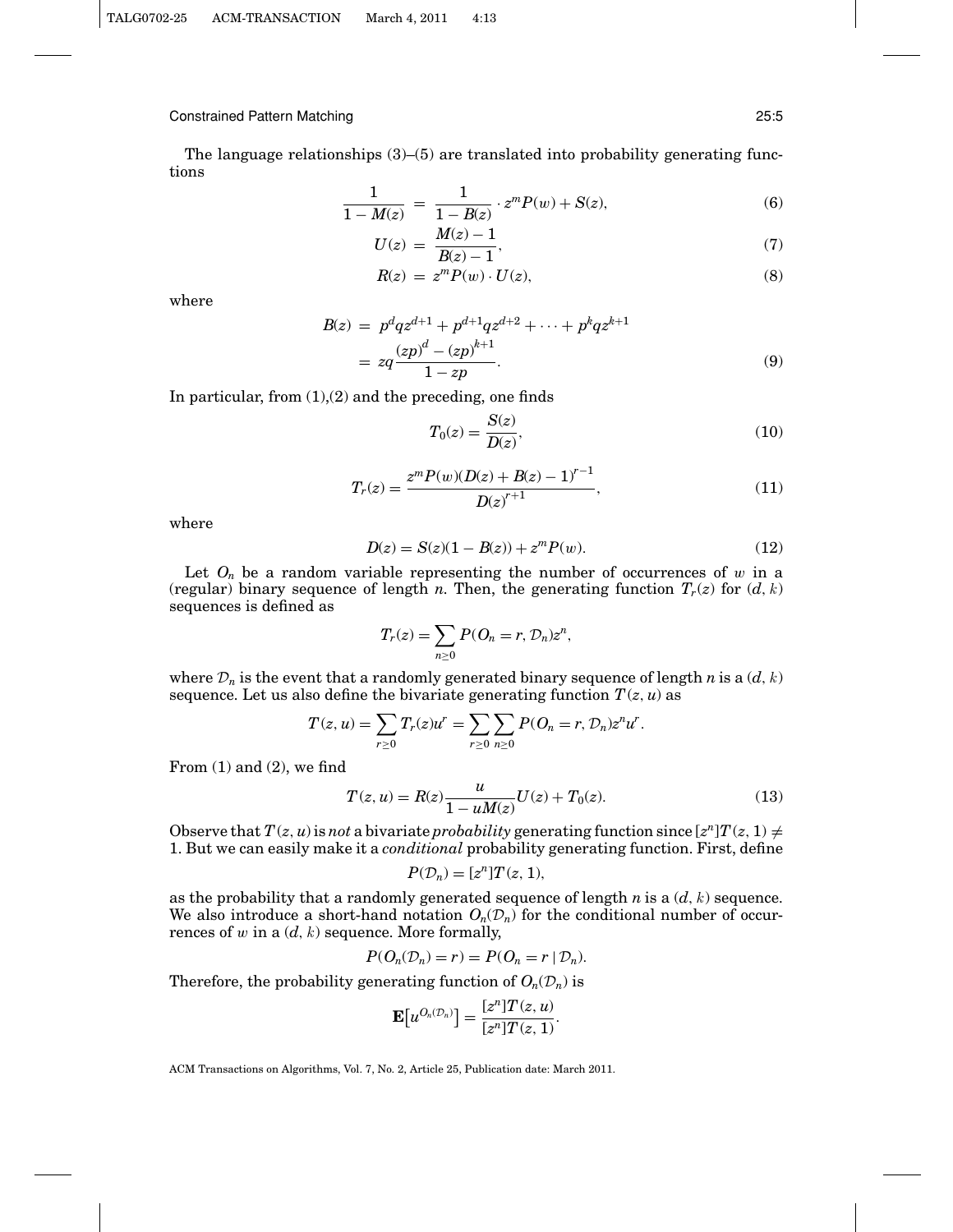25:6 Y. Choi and W. Szpankowski

Thus, the expected value of  $O_n(\mathcal{D}_n)$  is

$$
\mathbf{E}[O_n(\mathcal{D}_n)] = \frac{[z^n]T_u(z, 1)}{[z^n]T(z, 1)},\tag{14}
$$

where  $T_u(z, 1)$  is the derivative of  $T(z, u)$  at  $u = 1$ , and

$$
\mathbf{E}[O_n(\mathcal{D}_n)(O_n(\mathcal{D}_n)-1)] = \frac{[z^n]T_{uu}(z, 1)}{[z^n]T(z, 1)},
$$

is the second factorial moment, where  $T_{uu}(z, 1)$  is the second derivative with respect to *u* at *u* = 1 [Flajolet and Sedgewick 2008; Szpankowski 2001].

#### **2.1. Analytical Results**

Our main analytical results are summarized in the following two theorems. In Theorem 2.1 we present asymptotics for  $P(\mathcal{D}_n)$  and the first two moments of  $O_n(\mathcal{D}_n)$ . The proof is presented in Section 3.1.

THEOREM 2.1. Let  $\rho := \rho(p)$  be the unique positive real root of  $B(z) = 1$  where  $B(z)$  is *defined in (9), and let*  $\lambda = 1/\rho$ *. Then the probability of generating a (d, k) sequence is equal to*

$$
P(\mathcal{D}_n) = \frac{1}{B'(\rho)} \lambda^{n+1} + O(\omega^n),\tag{15}
$$

*for some*  $\omega < \lambda$ *. Furthermore,* 

$$
\mathbf{E}[O_n(\mathcal{D}_n)] = \frac{(n-m+1)P(w)}{B(\rho)}\lambda^{-m+1} + O(1),
$$

*and the variance is*

$$
\mathbf{Var}[O_n(\mathcal{D}_n)] = (n - m + 1)P(w) \left[ \frac{(1 - 2m)P(w)}{B(\rho)^2} \lambda^{-2m+2} + \frac{P(w)B''(\rho)}{B(\rho)^3} \lambda^{-2m+1} + \frac{2S(\rho) - 1}{B(\rho)} \lambda^{-m+1} \right] + O(1), \tag{16}
$$

*for large n.*

The next theorem presents the asymptotic formulas of  $P(O_n(\mathcal{D}_n) = r)$  for three different ranges of *r*, including central limit and large deviations regimes. The results are derived in Sections 3.2–3.4 by using analytical tools.

THEOREM 2.2. Let  $\tau := \tau(p, w)$  be the smallest positive real root of  $D(z) = 0$  where  $D(z)$  *is defined in (12), and*  $\rho := \rho(p) < \tau$  *be the unique positive real root of*  $B(z) = 1$ *. Then, for large n, the following holds.*

(i) *For*  $r = O(1)$  *with*  $r \geq 1$ *,* 

$$
P(O_n(\mathcal{D}_n)=r)\sim \frac{P(w)B'(\rho)(1-B(\tau))^{r-1}}{D'(\tau)^{r+1}\tau^{r-m}}\binom{n-m+r}{r}\left(\frac{\rho}{\tau}\right)^{n+1}.
$$

(ii) [central limit theorem] *For*  $r = \mathbf{E}[O_n(\mathcal{D}_n)] + x\sqrt{\text{Var}[O_n(\mathcal{D}_n)]}$  *with*  $x = O(1)$ *,* 

$$
\frac{O_n(\mathcal{D}_n) - \mathbf{E}[O_n(\mathcal{D}_n)]}{\sqrt{\mathbf{Var}[O_n(\mathcal{D}_n)]}} \stackrel{d}{\to} N(0, 1),
$$

*where N*(0, 1) *is the standard normal distribution.*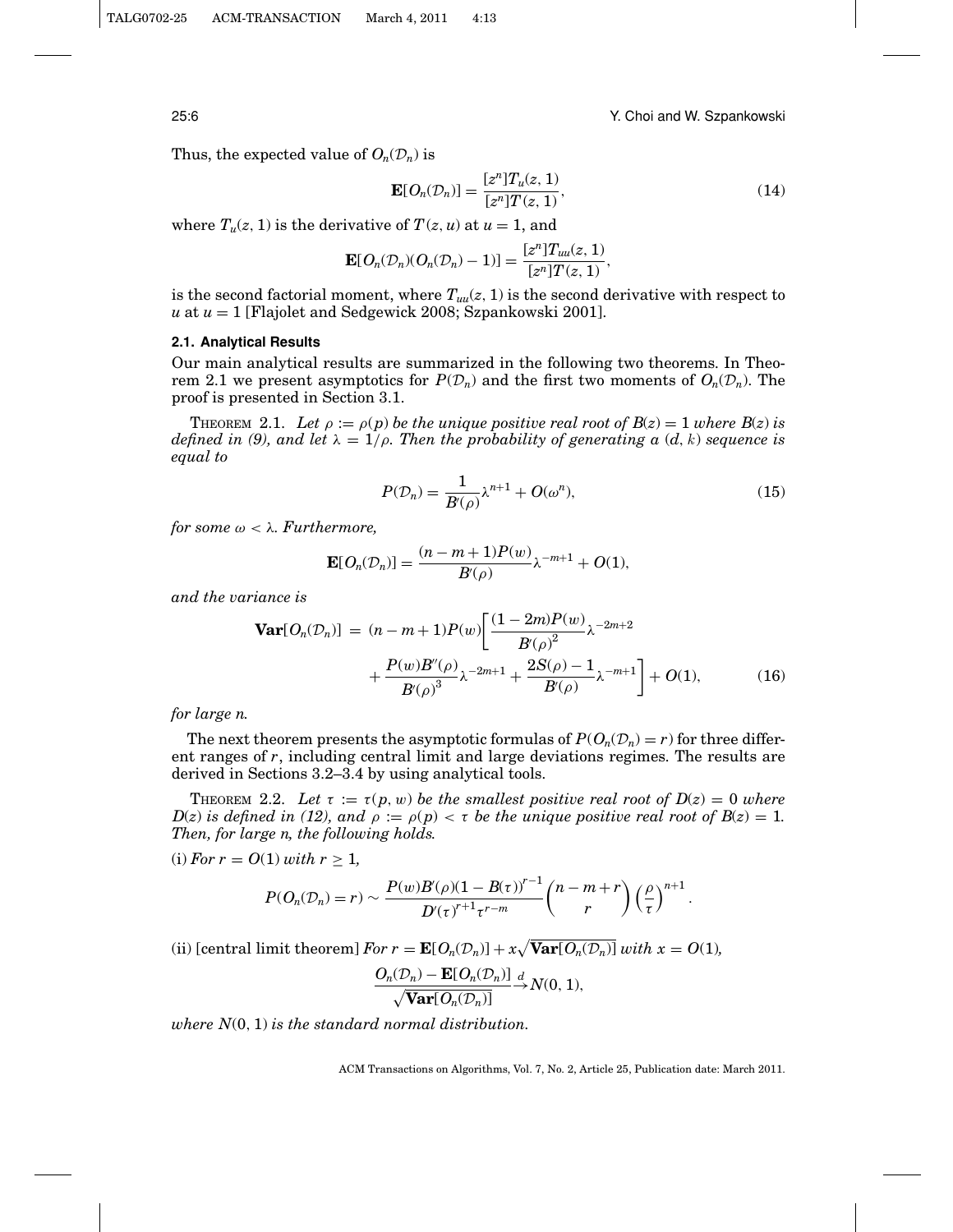

Fig. 1. λ versus *p*.

(iii) [large deviations] *For*  $r = (1 + \delta) \mathbf{E}[O_n(\mathcal{D}_n)]$  *with*  $\delta > 0$ *, let a be a real constant such that na* =  $(1 + \delta) \mathbf{E}[O_n(\mathcal{D}_n)]$ *, and let* 

$$
h_a(z) = a \log M(z) - \log z.
$$

*We denote by*  $z_a$  *the unique real root of the equation*  $h'_a(z) = 0$  *such that*  $z_a \in (0, \rho)$ *. Then,* 

$$
P(O_n(D_n)=na)=\frac{c_1\cdot e^{-nI(a)}}{\sqrt{2\pi n}}\left[1+\frac{c_2}{n}+O\left(\frac{1}{n^2}\right)\right],
$$

*and*

$$
P(O_n(D_n) \ge na) = \frac{c_1 \cdot e^{-nI(a)}}{\sqrt{2\pi n}(1 - M(z_a))} \left[1 + O\left(\frac{1}{n}\right)\right],
$$

*where*  $I(a) = -\log \rho - h_a(z_a) > 0$  *with* 

$$
c_1 = \frac{\rho B'(\rho)g(z_a)}{\tau_a}, \quad g(z) = \frac{P(w)z^{m-1}}{D(z)^2 M(z)}, \quad and \quad \tau_a^2 = h_a''(z_a).
$$

*The constant c*<sup>2</sup> *is explicitly computed in (31).*

*Remark* 1. In Figure 1, we plot  $\lambda = 1/\rho$  versus p for various  $(d, k)$  sequences. Observe that the probability  $P(\mathcal{D}_n) \times \lambda^n$  is asymptotically maximized for some  $p \neq 0.5$  (biased source) which may be used to design a better run-length coding as in Aviran et al. [2006].

*Remark* 2. When the binary source is unbiased ( $p = q = \frac{1}{2}$ ), we can count the number  $N_n(r)$  of  $(d, k)$  sequences of length *n* that contain w exactly *r* times, by computing  $[z<sup>n</sup>]T<sub>r</sub>(2z)$  (*r* is fixed with respect to *n*.) In fact,  $N<sub>n</sub>(r) = 2<sup>n</sup>P(O<sub>n</sub> = r, D<sub>n</sub>)$  and one finds asymptotics of  $N_n(r)$  from part (i) of Theorem 2.2. In particular, Shannon entropy is

$$
C(r) = \lim_{n \to \infty} \frac{\log_2 N_n(r)}{n} = \log_2 \left(\frac{2}{\tau}\right),
$$

where  $\tau = \tau(1/2, w)$  is defined in Theorem 2.2 for  $p = 1/2$ .

*Remark* 3. Up to now we considered only *restricted* (*d*, k) sequences. A small modification can extend this analysis to *all*  $(d, k)$  sequences. Let  $\mathcal{T}_r^{all}$  be the set of all  $(d, k)$ sequences containing exactly *r* occurrences of w. Then for  $d \geq 1$ 

$$
\mathcal{T}_r^{all} = \{\epsilon, 1\} \cdot \mathcal{T}_r \cdot (\{\epsilon\} + \mathcal{A}_{d,k}),
$$

and generating functions and asymptotic expressions can be derived from the precedings.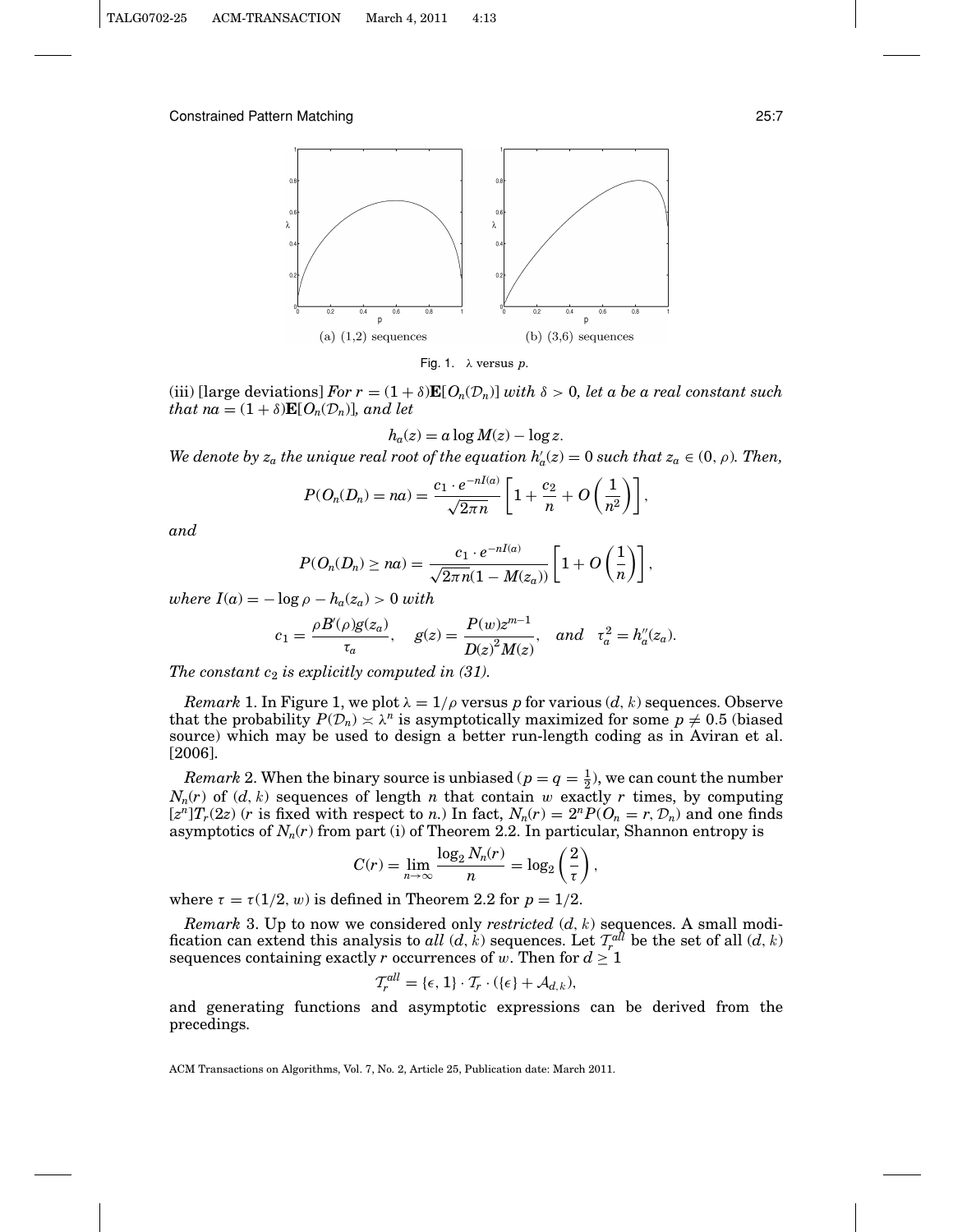25:8 Y. Choi and W. Szpankowski

*Remark* 4. We counted the occurrences of the pattern w over the alphabet  $\mathcal{B}_{d,k}$ . We can extend this analysis to count the occurrences over a binary alphabet (e.g.,  $w = 01$ ) occurs twice in the (1, 4) sequence, 0010001). Again, let  $w = w_1 \dots w_m \in \{0, 1\}^m$  with  $w_m = 1$ , and w be represented over  $\mathcal{B}_{d,k}$ , that is,  $w = \beta_1 \dots \beta_m$  where  $\beta_i \in \mathcal{B}_{d,k}$ . Then the autocorrelation set  $S_2$  over the *binary* alphabet is defined as

$$
\mathcal{S}_2 = \big\{ w_{\ell+1}^m : \ w_1^{\ell} = w_{m-\ell+1}^m \big\}, \quad 1 \leq \ell \leq m.
$$

Using the languages  $\mathcal{T}_r$ ,  $\mathcal{R}$ ,  $\mathcal{M}$ , and  $\mathcal{U}$  defined earlier, we find

$$
T_r = \mathcal{R} \cdot \mathcal{M}^{r-1} \cdot \mathcal{U},
$$
  
\n
$$
T_0 \cdot \mathcal{Z} \cdot \{w\} = \mathcal{R} \cdot \mathcal{S}_2,
$$
  
\n
$$
\mathcal{M}^* = \mathcal{B}^* \cdot \mathcal{Z} \cdot \{w\} + \mathcal{S}_2,
$$
  
\n
$$
\mathcal{U} \cdot \mathcal{B} = \mathcal{M} + \mathcal{U} - \{\epsilon\},
$$
  
\n
$$
\mathcal{Z} \cdot \{w\} \cdot \mathcal{M} = \mathcal{B} \cdot \mathcal{R} - (\mathcal{R} - \mathcal{Z} \cdot \{w\}),
$$

where  $\mathcal{Z} = \{\epsilon, 0, 00, \ldots, 0^{k+1-|\beta_1|}\}$ , and  $0^k$  denotes a run of zeros of length k. We replace S by  $S_2$  and  $\{w\}$  by  $\mathcal{Z} \cdot \{w\}$  in (1)–(5). The key idea is that any word in  $\mathcal{Z} \cdot \{w\}$  is now considered to have an occurrence of  $w$ . Applying the same techniques as before we can derive the generating functions and asymptotic results.

*Remark* 5. We can also extend our results to a set of patterns  $W = \{w_1, w_2, \ldots, w_K\}$ such that  $w_i$  ( $1 \le i \le K$ ) is not a substring of another pattern  $w_j$  ( $1 \le j \le K$ ,  $i \ne j$ ) over alphabet  $\mathcal{B}_{d,k}$ . (An extension to a general set of words is possible through to novel ideas discussed in Bassino et al. [2007].) Let us introduce some new languages. In particular, for any given two strings *u* and v, let

$$
\mathcal{S}_{u,v} = \big\{ v_{k+1}^{|v|} : u_{|u|-k+1}^{|u|} = v_1^k \big\}, \quad 1 \leq k \leq \min\{|u|, |v|\},\
$$

be the *correlation set*. Now we define a correlation set over  $\mathcal{B}_{d,k}$  for patterns in W. Let  $w_i = \beta_{i_1} \dots \beta_{i_s}$  and  $w_j = \beta_{j_1} \dots \beta_{j_m}$ . Then  $S_{ij}$ , the correlation set for  $w_i$  and  $w_j$  over  $\mathcal{B}_{d,k}$ , is defined as

$$
\mathcal{S}_{ij} = \big\{\beta_{j_{\ell+1}}^{j_m}:\; \beta_{i_{s-\ell+1}}^{i_s} = \beta_{j_1}^{j_\ell}\big\},\;\; 1 \leq \ell \leq \min\{s,m\}.
$$

For  $1 \leq i, j \leq K$ , we introduce new languages as follows (again, we drop the upper index  $(d, k)$ :

- (i)  $\mathcal{R}_i$  as the set of all  $(d, k)$  sequences (over  $\mathcal{B}_{d,k}$ ) containing only one occurrence of w*i*, located at the right end;
- (ii)  $U_i$  is defined as  $\{u : w_i \cdot u \in T_1\}$ , that is, a word  $u \in U_i$  if  $u$  is a  $(d, k)$  sequence and  $w_i \cdot u$  has exactly one occurrence of  $w_i$  at the left end of  $w_i \cdot u$ ;
- (iii)  $\mathcal{M}_{ij}^{[r]}$  defined as, for  $r \geq 1$ ,

$$
\mathcal{M}_{ij}^{[r]} = \{v : w_i \cdot v \in \mathcal{T}_{r+1} \text{ and } w_j \text{ occurs at the right end of } w_i \cdot v\},
$$

that is, any word in  $\{w_i\} \cdot \mathcal{M}_{ij}^{[r]}$  is a  $(d, k)$  sequence and has one occurrence of  $w_i$  at the left end, one occurrence of  $w_j$  at the right end, and  $r-1$  occurrences from W elsewhere. We write  $\mathcal{M}_{ij} = \mathcal{M}_{ij}^{[1]}$ .

We can see that  $T_r(r \geq 1)$  and  $T_0$  are represented as follows:

$$
\mathcal{T}_r = \sum_{1 \le i,j \le K} \mathcal{R}_i \cdot \mathcal{M}_{ij}^{[r-1]} \cdot \mathcal{U}_j,\tag{17}
$$

$$
\mathcal{T}_0 \cdot \{w_j\} = \mathcal{R}_j + \sum_{1 \le i \le K} \mathcal{R}_i \cdot (\mathcal{S}_{ij} - \{\epsilon\}),\tag{18}
$$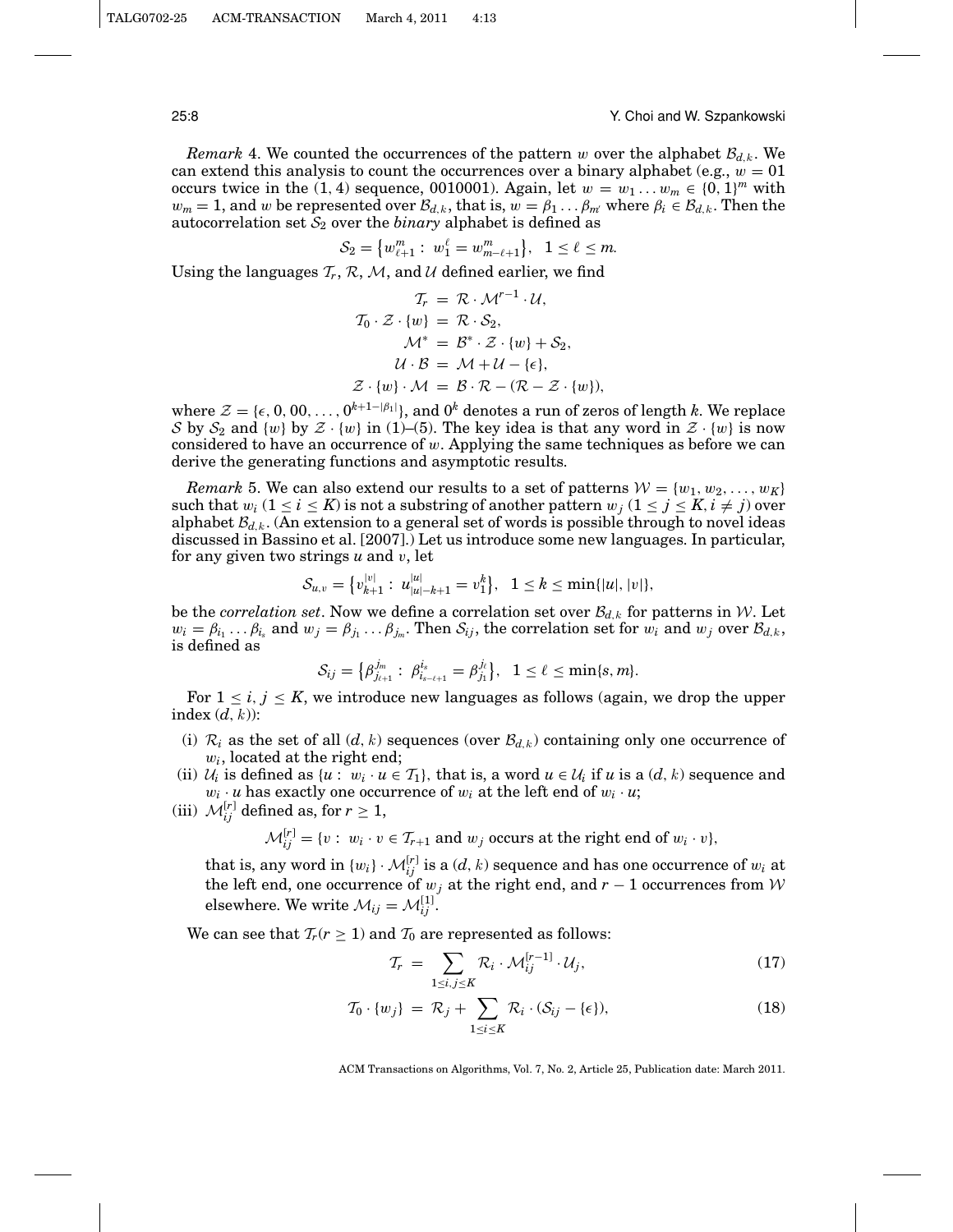for  $1 \leq j \leq K$ . The languages  $\mathcal{M}_{ij}$ ,  $\mathcal{U}_i$ , and  $\mathcal{R}_j$  satisfy following relationships [Régnier and Szpankowski 1997] for  $1 \le i, j \le K$ .

$$
\sum_{k\geq 1} \mathcal{M}_{ij}^{[k]} = \mathcal{B}^* \cdot \{w_j\} + \mathcal{S}_{ij} - \{\epsilon\}
$$
 (19)

$$
\mathcal{U}_i \cdot \mathcal{B} = \sum_{1 \le j \le K} \mathcal{M}_{ij} + \mathcal{U}_i - \{\epsilon\} \tag{20}
$$

$$
\mathcal{B} \cdot \mathcal{R}_j - (\mathcal{R}_j - \{w_j\}) = \sum_{1 \le i \le K} \{w_i\} \cdot \mathcal{M}_{ij} \tag{21}
$$

As before, the language relationships (19)–(21) are translated into generating functions [Régnier and Szpankowski 1997]. We have

$$
(\mathbf{I} - \mathbf{M}(z))^{-1} = \mathbf{S}(z) + \frac{1}{1 - B(z)} \vec{1} \cdot \vec{W}^{t}(z),
$$

$$
\vec{U}(z) = \frac{1}{1 - B(z)} (\mathbf{I} - \mathbf{M}(z)) \cdot \vec{1},
$$

$$
\vec{R}^{t}(z) = \frac{1}{1 - B(z)} \vec{W}^{t}(z) \cdot (\mathbf{I} - \mathbf{M}(z)),
$$

where  $\mathbf{M}(z)$  and  $\mathbf{S}(z)$  are  $K \times K$  matrices such that  $M_{ij}(z)$  and  $S_{ij}(z)$  are the  $(i, j)$ -elements in  $\mathbf{M}(z)$  and  $\mathbf{S}(z)$ , respectively. Furthermore, **I** is the  $K \times K$  identity matrix, and  $\hat{W}(z)$ ,  $\overrightarrow{R}(z)$ ,  $\overrightarrow{U}(z)$ , and  $\overrightarrow{1}$  are column vectors of length  $K$  such that

$$
\overrightarrow{W}(z) = (z^{|w_1|} P(w_1), \dots, z^{|w_K|} P(w_K))^t, \quad \overrightarrow{R}(z) = (R_1(z), \dots, R_K(z))^t,
$$
  

$$
\overrightarrow{U}(z) = (U_1(z), \dots, U_K(z))^t, \text{ and } \overrightarrow{1} = (1, \dots, 1)^t.
$$

From  $(17)$ – $(18)$  and the preceding, one finds

$$
T_0(z) = \frac{\overrightarrow{R}^t(z) \cdot \mathbf{S}(z) \cdot \overrightarrow{1}}{\overrightarrow{W}^t(z) \cdot \overrightarrow{1}},
$$
  

$$
T_r(z) = \overrightarrow{W}^t(z) \cdot (\mathbf{D}(z) + (B(z) - 1)\mathbf{I})^{r-1} \cdot \mathbf{D}(z)^{-(r+1)} \cdot \overrightarrow{1},
$$

where  $\mathbf{D}(z) = \overrightarrow{1} \cdot \overrightarrow{W}^t(z) + (1 - B(z))\mathbf{S}(z)$ .

Using this and following the footsteps of our previous analysis, as presented in the next section, one easily shows that for large *n*

$$
\mathbf{E}[O_n(\mathcal{D}_n)] = \sum_{i=1}^K \frac{(n-|w_i|+1)P(w_i)}{B'(\rho)} \lambda^{-|w_i|+1} + O(1),
$$

and

$$
\mathbf{Var}[O_n(\mathcal{D}_n)] = n\alpha + O(1),
$$

where  $\rho := \rho(p)$  is the unique positive real root of  $B(z) = 1$ ,  $\lambda = 1/\rho$ , and  $\alpha$  is an explicitly computable constant. Furthermore, technically more challenging analysis allows us to conclude that  $O_n(\mathcal{D}_n)$  satisfies the central limit theorem.

#### **2.2. Experimental Results**

In this section, we illustrate how our theoretical results can be used to obtain justifiably accurate statistical inferences from biological data. We apply Theorem 2.2 to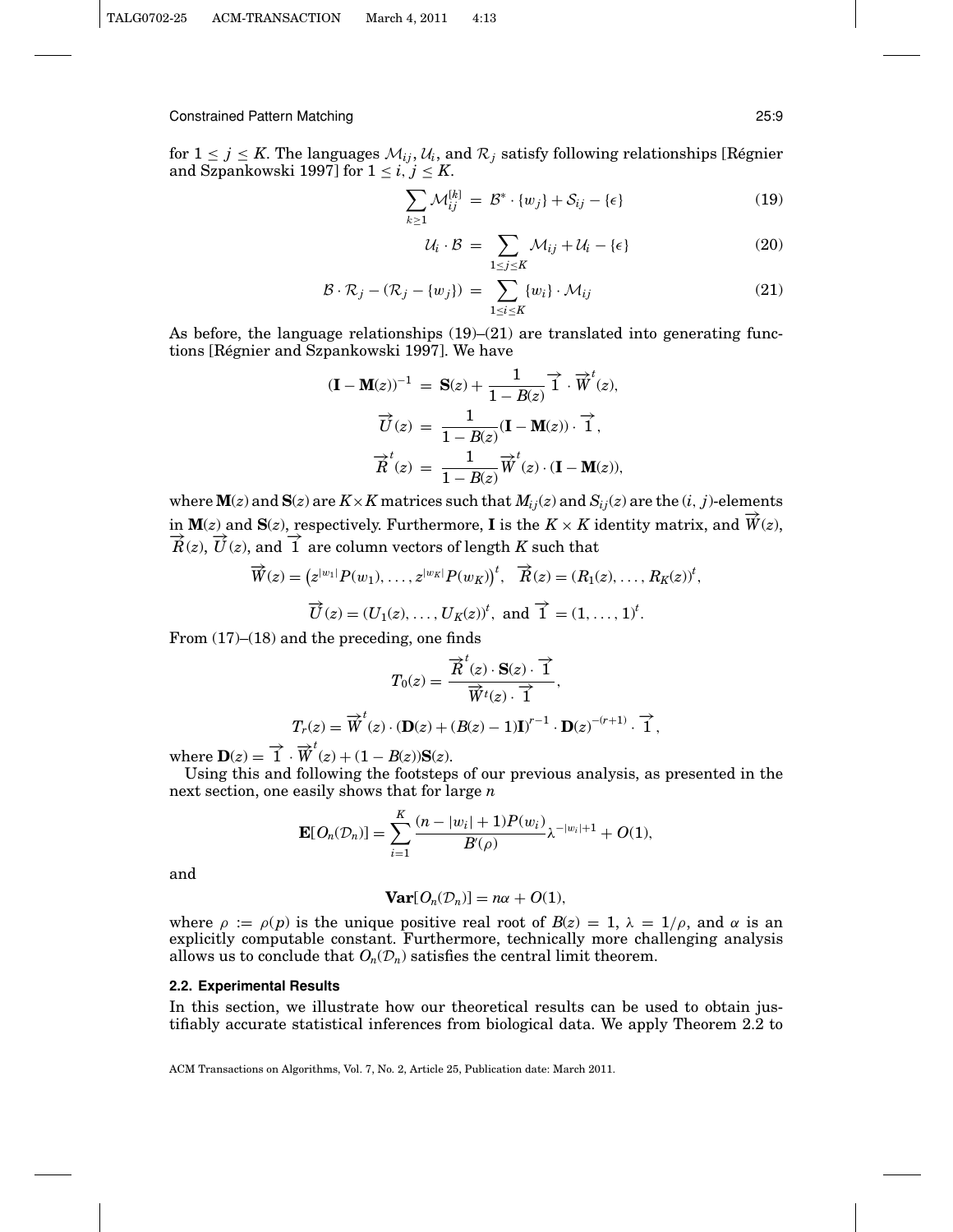#### 25:10 Y. Choi and W. Szpankowski

detect under- and overrepresented structures in neuronal data (spike trains). We shall first argue that neuronal data are best represented by constrained sequences. Indeed, current technology allows for the simultaneous recording of the spike trains from one hundred (or more) different neurons in the brain of a live animal. Such experiments have produced enormous amounts of extremely valuable data, and one of the core research areas of activity in neuroscience is devoted to developing accurate and precise statistical tools to quantify and describe the amount and representation of the information that is contained in this data [Paninski 2003]. Because of the very nature of the biological mechanisms that produce them, spike train data satisfy structural constraints that match the framework of  $(d, k)$  binary sequences, as discussed in the Introduction.

For experiments, we use single-electrode data from cortical neurons under random current injection. The details can be found in Jolivet et al. [2006, 2008]. This spike timing data can be transformed into a  $(d, k)$  sequence by setting the time resolution and dividing time into *bins* of the same size. Each time bin is represented by a bit 0 or 1. If there is a spike in a certain time bin, it is represented by a bit 1; otherwise it is represented by a bit 0. A fundamental question is how one classifies an occurrence of a pattern as significant. Here, the connotation of "significant" is used for observed data that is interesting, surprising, suspicious, or—perhaps most importantly—meaningful. We classify a pattern as significant if it is unlikely to occur fortuitously, that is, in a randomly generated instance of the problem. Thus, we compare experimental data to the reference model, which in our case is the probabilistic model developed in this article.

Having this in mind, and using our large deviations results, we derive a threshold, *Oth*, above which pattern occurrences will be classified as statistically significant. The threshold is defined as the minimum  $O_{th}$  such that

$$
P(O_n(\mathcal{D}_n) \geq O_{th}) \leq \alpha_{th},
$$

where  $\alpha_{th}$  is a given probability threshold. From part (iii) of Theorem 2.2 we easily conclude that for  $\alpha_{th}$  in the range of the large deviations domain, the threshold is  $O_{th} = na_{th}$ , where

$$
a_{th} \approx I^{-1}(\log(1/\alpha_{th})/n),
$$

and  $I^{-1}(.)$  is the inverse function of  $I(a)$  defined in Theorem 2.2.

To set up our reference model, we need to fix the parameters *d*, *k*, and *p*. First we can find *d* and *k* by observing the binary sequence (e.g., by finding the minimum and maximum length of runs of zeros between spikes in the sequence). Then we can find *p* by solving the following simultaneous equations with variables  $\rho$  and  $p$ .

$$
B(\rho) = 1
$$
 and  $1 - p = \frac{1}{\rho B'(\rho)}$ 

Note that the coefficients of *B*(*z*) depend on *p*. The second equation follows from the fact that  $\rho B(\rho)$  captures the average length of symbols of  $\mathcal{B}_{d,k}$  in a  $(d, k)$  sequence, and thus its reciprocal represents  $1 - p$ . In other words, we estimate p indirectly through the estimation of *d* and k. One might be tempted to estimate *p* by just counting the total number of 0's and dividing it by the length of the sequence. But this could lead to a poor estimate if a large portion of  $(d, k)$  sequence set is not typical.

In our experiment, we set the size of the bin to 3 ms and obtained a  $(d, k) = (1, 6)$ sequence of length 2193 with  $p = 0.752686$ . Figure 2 shows the number of occurrences for various patterns  $w$  within a (sliding) window of size 500; here we use a short-hand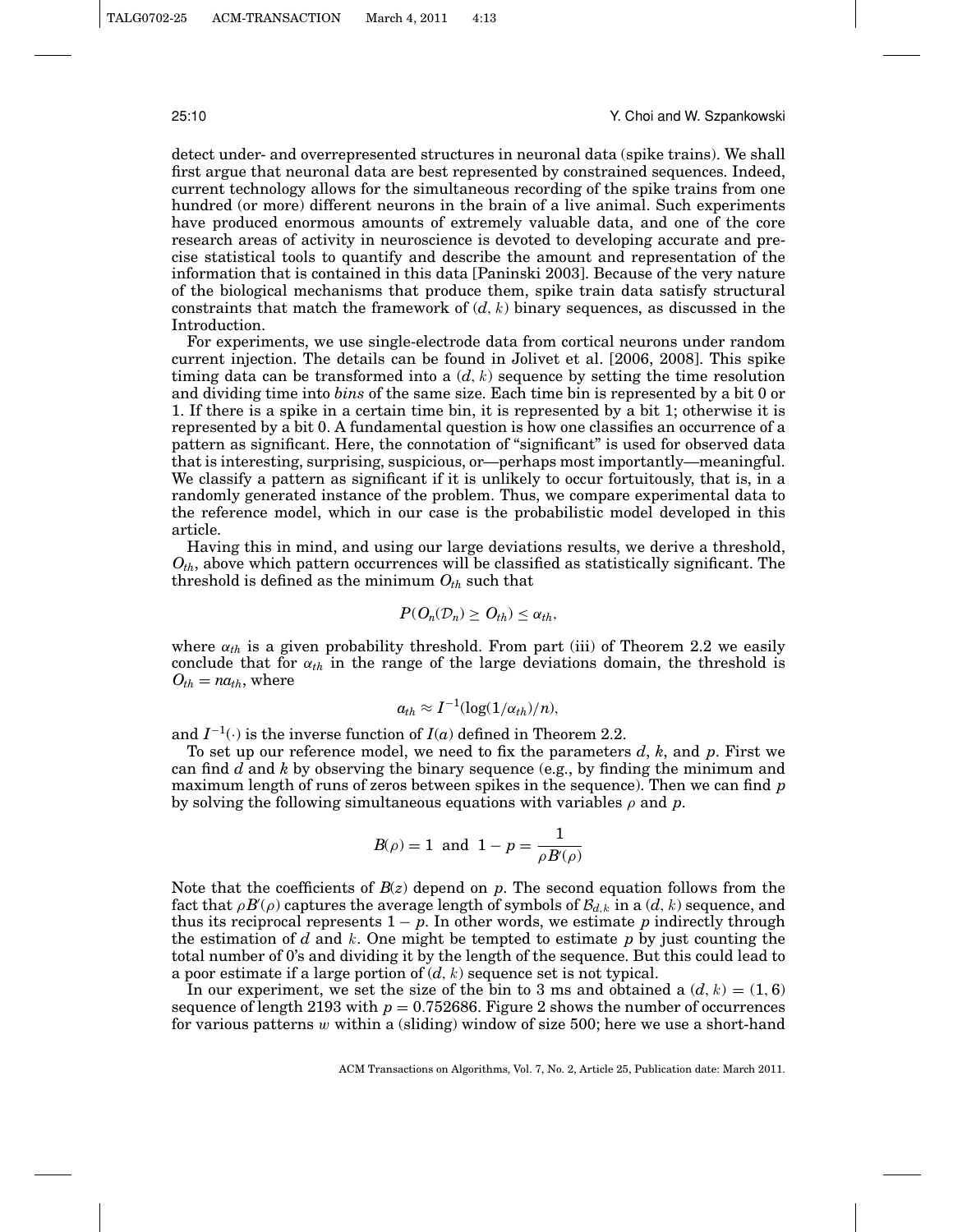

Fig. 2. Number of occurrences of w within a window of size 500; here [ $i$ ] stands for the pattern  $0 \cdots 01$  with *i* − 1 zeros.

notation [*i*] for a pattern

$$
\underbrace{0\cdots 0}_{i-1}1.
$$

The three horizontal lines represent thresholds for  $\alpha_{th} = 10^{-6}$ ,  $10^{-7}$ , and  $10^{-8}$ , respectively. As expected, the thresholds vary with the structure of  $w$ . If the number of occurrences exceeds the threshold at some position, we claim the pattern occurrence is statistically significant in that window. This observation can be used as a starting point for interpretation of neural signals, although there is still a huge gap between patterns of spike trains and their meaning in a real nervous system. In passing we observe that one would have obtained quite different threshold values if constraints were ignored.

#### **3. ANALYSIS**

In this section, we prove Theorems 2.1 and 2.2 of the previous section. In Section 3.1, we derive  $P(\mathcal{D}_n)$  and the first two moments of  $O_n(\mathcal{D}_n)$ . In Sections 3.2–3.4 we estimate asymptotically  $P(O_n(\mathcal{D}_n) = r)$  for various ranges of *r*.

### **3.1. First and Second Moments**

We first obtain asymptotic formulas for the mean and the variance of  $O_n(\mathcal{D}_n)$ . From  $(6)–(13)$ , we find

$$
T(z, 1) = \frac{1}{1 - B(z)}, \quad T_u(z, 1) = \frac{z^m P(w)}{(1 - B(z))^2},
$$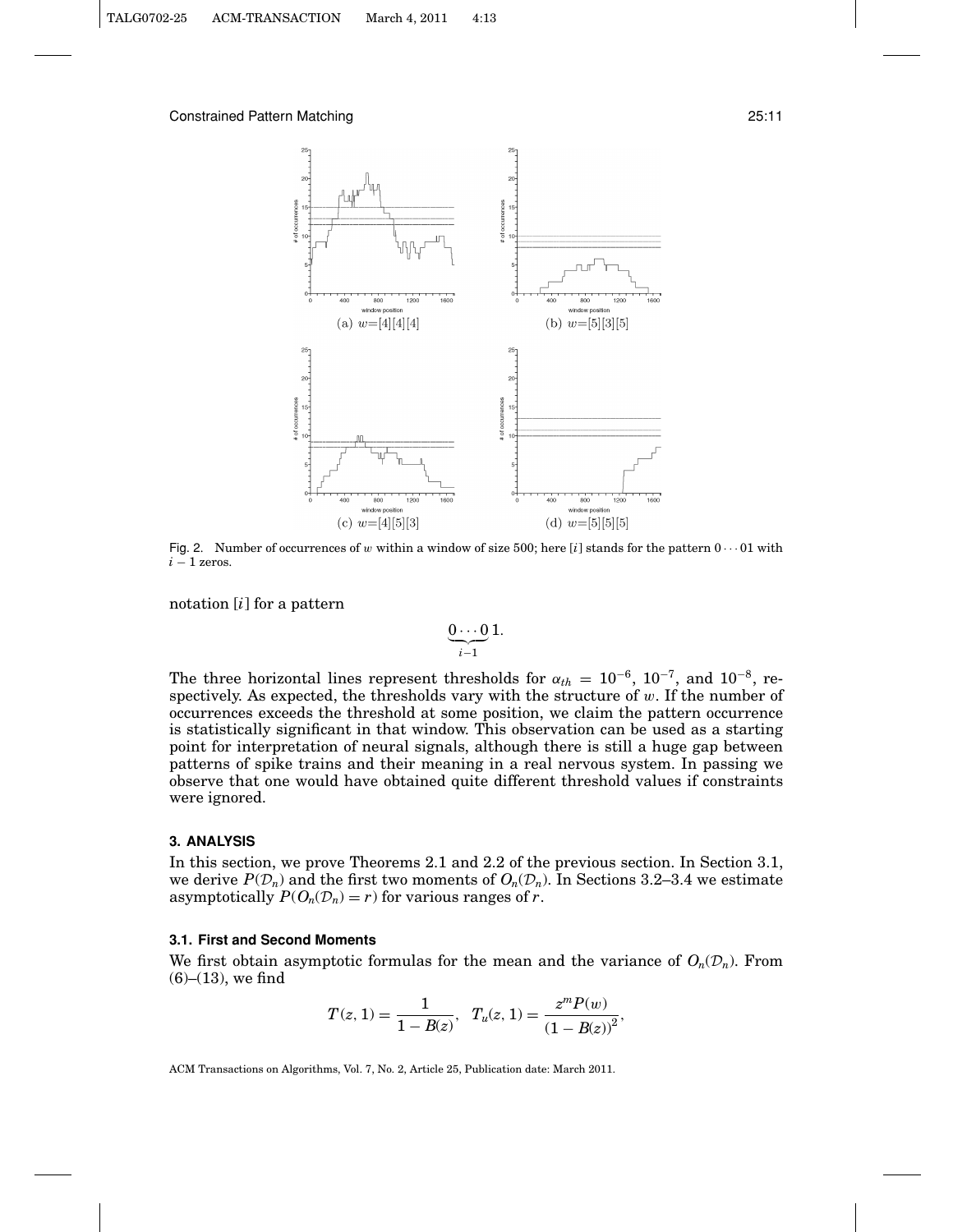25:12 Y. Choi and W. Szpankowski

.

and

$$
T_{uu}(z, 1) = \frac{2z^{m}P(w)M(z)}{U(z)(1 - B(z))^{3}} = \frac{2z^{m}P(w)D(z)}{(1 - B(z))^{3}} - \frac{2z^{m}P(w)}{(1 - B(z))^{2}}.
$$

By Cauchy's coefficient formula and Cauchy's residue theorem [Flajolet and Sedgewick 2008; Szpankowski 2001] we immediately obtain

$$
P(\mathcal{D}_n) = [z^n]T(z, 1) = [z^n] \frac{1}{1 - B(z)} = \frac{1}{B'(\rho)} \lambda^{n+1} + O(\omega^n),
$$

where  $\rho$  is the unique positive real root of  $B(z) = 1$ ,  $\lambda = 1/\rho$ , and  $\omega < \lambda$ . We can easily prove that there always exists a unique positive real root of  $B(z) = 1$ , which is greater than 1, and its modulus is the smallest among all complex roots.

To find moments, we proceed as follows.

$$
[z^n]T_u(z,1)=[z^n]\frac{z^mP(w)}{{(1-B(z))}^2}=\frac{P(w)}{B({\rho})^2}\left((n-m+1)\lambda+\frac{B''({\rho})}{B({\rho})}\right)\lambda^{n-m+1}+O({\omega}^n)
$$

Thus

$$
\mathbf{E}[O_n(\mathcal{D}_n)] = \frac{[z^n]T_u(z,1)}{[z^n]T(z,1)} = \frac{(n-m+1)P(w)}{B(\rho)}\lambda^{-m+1} + O(1).
$$

Similarly,

$$
\mathbf{Var}[O_n(\mathcal{D}_n)] = \frac{[z^n]T_{uu}(z, 1)}{[z^n]T(z, 1)} + \mathbf{E}[O_n(\mathcal{D}_n)] - \mathbf{E}[O_n(\mathcal{D}_n)]^2
$$

After some algebra, we establish the formula on the variance in (16).

### **3.2. Distribution for**  $r = O(1)$

We prove here part (i) of Theorem 2.2, that is, we estimate  $P(O_n(D_n) = r)$  for  $r = O(1)$ . By Cauchy's coefficient formula and Cauchy's residue theorem,

$$
P(O_n = r, D_n) = [z^n]T_r(z) = [z^{n-m}] \frac{P(w)(D(z) + B(z) - 1)^{r-1}}{D(z)^{r+1}}
$$
  
= 
$$
\sum_{j=1}^{r+1} (-1)^j a_j {n-m+j \choose j-1} \left(\frac{1}{\tau}\right)^{n-m+j} + O(t^n),
$$

where  $\tau < t^{-1}$  is the smallest positive real root of  $D(z) = 0$ , and

$$
a_{r+1} = \frac{P(w)(B(\tau) - 1)^{r-1}}{D'(\tau)^{r+1}}.
$$

We can easily prove that there exists at least one positive real root of  $D(z) = 0$ , which is greater than  $\rho$ .

Finally, we find

$$
P(O_n(D_n) = r) = \frac{P(O_n = r, D_n)}{P(D_n)}
$$
  
 
$$
\sim \frac{P(w)B'(\rho)(1 - B(\tau))^{r-1}}{D'(\tau)^{r+1}} \binom{n-m+r}{r} \frac{\rho^{n+1}}{\tau^{n-m+r+1}},
$$

as desired for Theorem 2.2(i).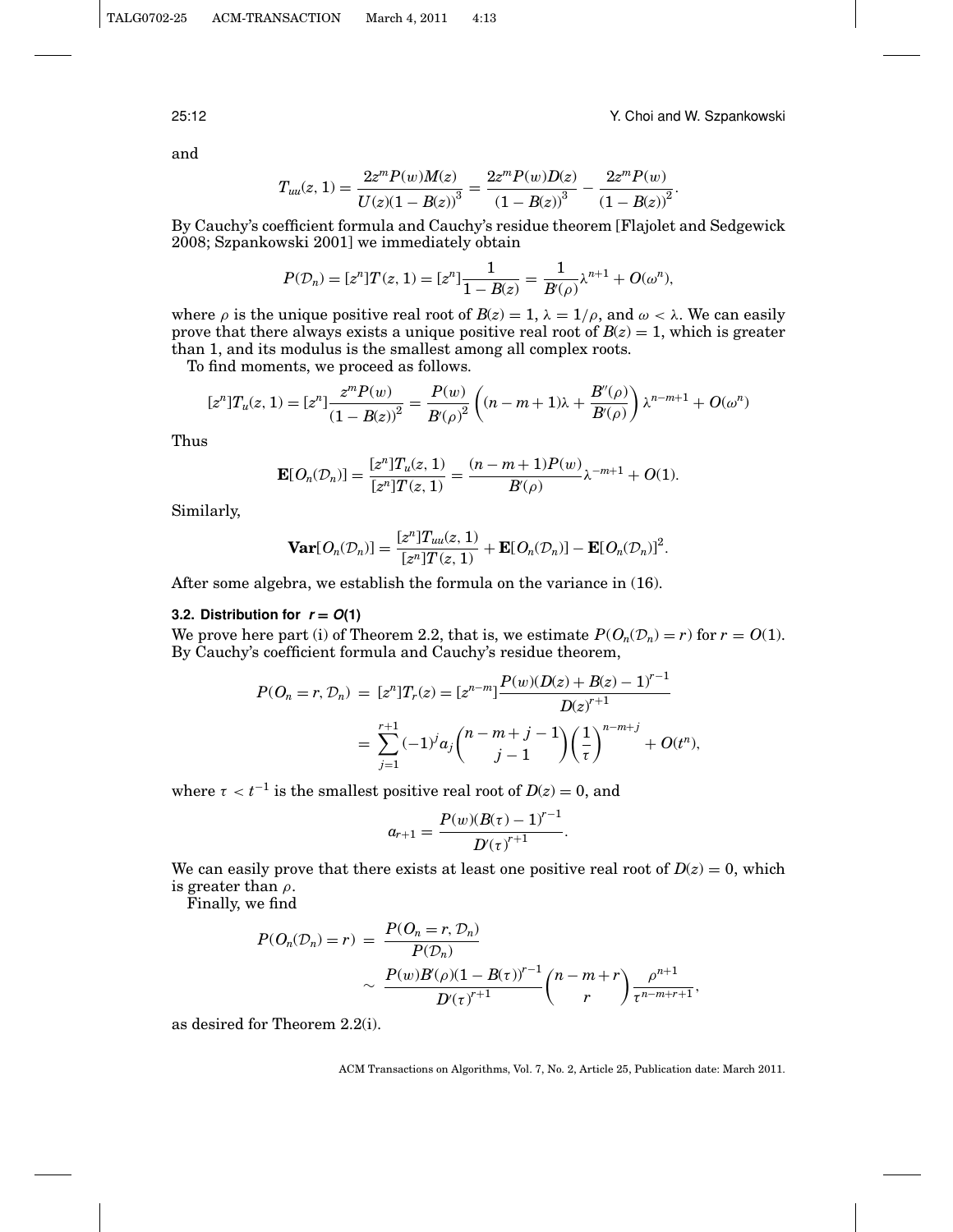**3.3. Distribution for**  $r = \mathbb{E}[\mathcal{O}_n(\mathcal{D}_n)] + \mathbf{x}\sqrt{\text{Var}[\mathcal{O}_n(\mathcal{D}_n)]}$ We now establish the central limit theorem, that is, part (ii) of Theorem 2.2. We estimate  $P(O_n(\mathcal{D}_n) = r)$  for  $r = \mathbf{E}[O_n(\mathcal{D}_n)] + x\sqrt{\mathbf{Var}[O_n(\mathcal{D}_n)]}$  with  $x = O(1)$ . Define

$$
T_n(u) = \mathbf{E}[u^{O_n(D_n)}] = \frac{[z^n]T(z, u)}{[z^n]T(z, 1)},
$$
\n(22)

and

$$
\mu_n = \mathbf{E}[O_n(\mathcal{D}_n)], \quad \sigma_n = \sqrt{\mathbf{Var}[O_n(\mathcal{D}_n)]}.
$$

By Goncharov's theorem [Szpankowski 2001], it suffices to prove the following

$$
\lim_{n\to\infty}e^{-\nu\mu_n/\sigma_n}T_n(e^{\nu/\sigma_n})=e^{\nu^2/2}
$$

for all  $v = it'$  where  $-\infty < t' < \infty$ . However, we shall observe that the preceding holds for complex ν.

Let  $\rho(u)$  be the smallest real root of  $1 - uM(z) = 0$ . We can easily find out that the pole of  $T_0(z)$  is always greater than  $\rho(u)$ . Then, by Cauchy's coefficient formula and Cauchy's residue theorem, from (13) we get

$$
[zn]T(z, u) = c(u)\lambda^{n+1}(u) + O(\omega^{n}(u)),
$$
\n(23)

$$
c(u) = \frac{R(\rho(u))U(\rho(u))}{M'(\rho(u))},
$$

and  $\lambda(u) = 1/\rho(u)$  where  $|\omega(u)| < \lambda(u)$ . Thus, by (22),

$$
P(\mathcal{D}_n)T_n(u) = c(u)\lambda^{n+1}(u) + O(\omega^n(u)),\tag{24}
$$

since  $P(\mathcal{D}_n) = [z^n]T(z, 1).$ 

Let  $u = e^t$  and  $t = v/\sigma_n$ . Since  $t \to 0$  and  $u \to 1$  as  $n \to \infty$ , using Taylor series around  $t = 0$  we get

$$
\lambda(e^t) = \lambda(1) + \lambda'(1)t + \frac{\lambda''(1) + \lambda'(1)}{2}t^2 + O(t^3).
$$
 (25)

Now let us find  $\lambda'(1)$  and  $\lambda''(1)$ . From (23), we observe that

$$
[z^{n}]T_{u}(z, 1) = (n+1)c(1)\lambda^{n}(1)\lambda'(1) + c'(1)\lambda^{n+1}(1) + O(n\omega^{n}(1)).
$$
\n(26)

By (14), (23), and (26), we obtain

$$
\lambda'(1) = \frac{\mu_n}{n+1} \lambda(1) - \frac{c'(1)}{(n+1)c(1)} \lambda(1) + O(n\xi^n(1)),\tag{27}
$$

where  $\xi(u) = \omega(u)/\lambda(u)$ . We note that  $|\xi(u)| < 1$ . Similarly, after some algebra, we arrive at

$$
\lambda''(1) = \left(\frac{\sigma_n^2 - \mu_n}{n+1} + \frac{\mu_n^2}{(n+1)^2}\right) \lambda(1) + O\left(\frac{1}{n}\right). \tag{28}
$$

Using (24), (25), (27), (28), and the fact that  $t = O(\frac{1}{\sqrt{n}})$ , we get

$$
P(\mathcal{D}_n)T_n(e^t) = c(u)\lambda^{n+1}(u) \cdot (1 + O(\xi^n(u)))
$$
  
=  $c(u)\lambda^{n+1}(1)\left[1 + \frac{\mu_n}{n+1}t + \frac{1}{2}\left(\frac{\sigma_n^2}{n+1} + \frac{\mu_n^2}{(n+1)^2}\right)t^2 + O(t^3)\right]^{n+1} \cdot (1 + O(\xi^n(u))).$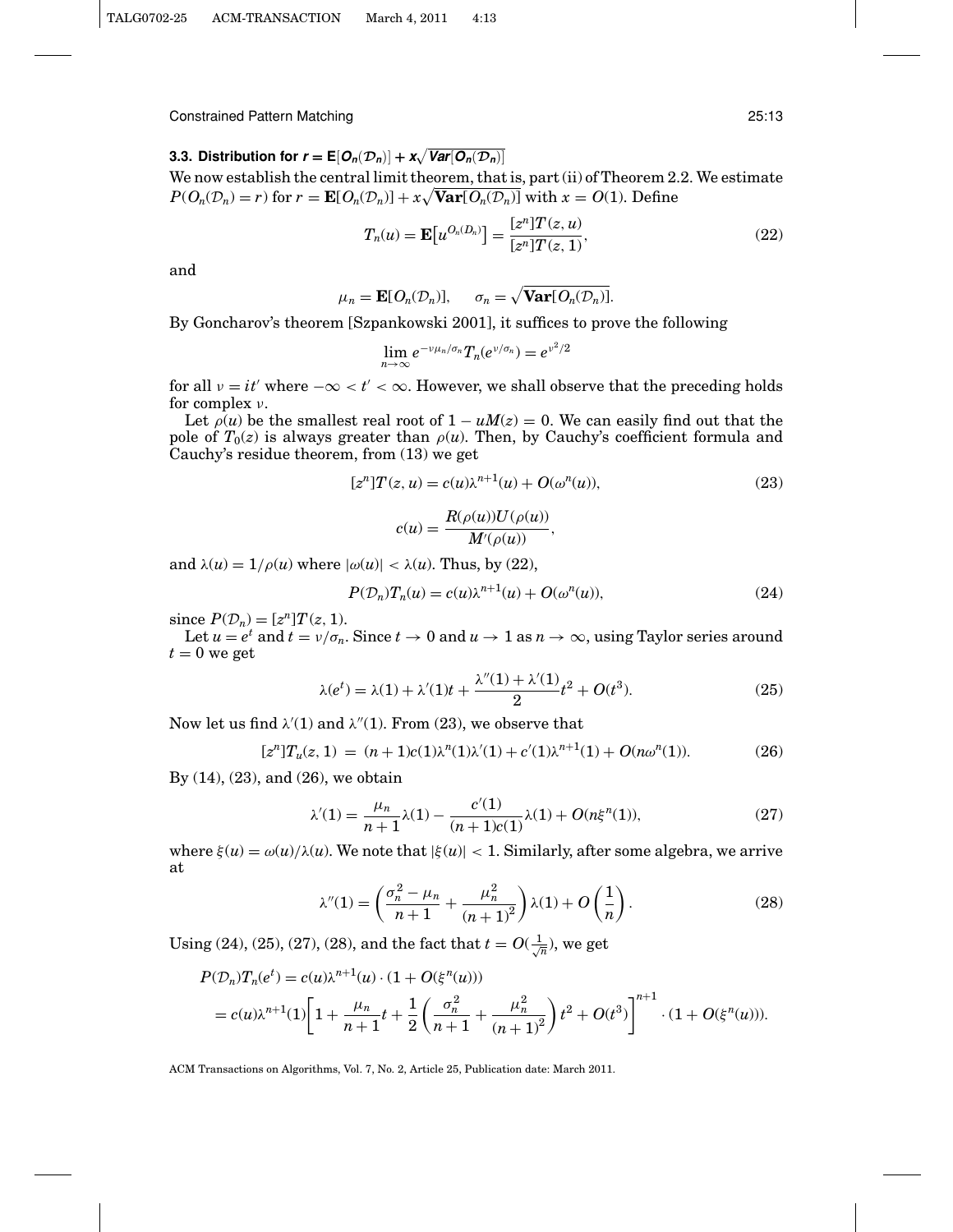25:14 Y. Choi and W. Szpankowski

Therefore,

$$
e^{-\nu\mu_n/\sigma_n}P(\mathcal{D}_n)T_n(e^{\nu/\sigma_n})=c(u)\lambda^{n+1}(1)\bigg(1+\frac{\sigma_n^2}{2(n+1)}t^2+O(t^3)\bigg)^{n+1}\cdot(1+O(\xi^n(u))),
$$

and

$$
\lim_{n\to\infty}e^{-\nu\mu_n/\sigma_n}T_n(e^{\nu/\sigma_n})=\lim_{n\to\infty}\left(1+\frac{\nu^2}{2(n+1)}+O(t^3)\right)^{n+1}=\exp\left(\frac{\nu^2}{2}\right).
$$

This completes the proof of Theorem 2.2(ii).

### **3.4. Distribution for**  $\mathbf{r} = (1 + \delta) \mathbf{E}[\mathbf{O}_n(\mathcal{D}_n)]$

Finally we establish the large deviations results in part (iii) of Theorem 2.2, that is, we compute  $P(O_n(\mathcal{D}_n) = r)$  for  $r = (1 + \delta) \mathbf{E}[O_n(\mathcal{D}_n)]$  for some  $\delta > 0$ . Let *a* be a real constant such that  $na = (1 + \delta) \mathbf{E}[O_n(\mathcal{D}_n)]$ , and we compute  $P(O_n(D_n) = na)$  asymptotically when *na* is an integer. Clearly,

$$
P(O_n(D_n) = na) = [u^{na}]T_n(u) = \frac{[z^n][u^{na}]T(z, u)}{[z^n]T(z, 1)}.
$$
\n(29)

By (13),

$$
[u^{na}]T(z, u) = [u^{na}]\left(T_0(z) + uR(z)U(z)\sum_{i=0}^{\infty} (uM(z))^i\right)
$$
  
= 
$$
R(z)U(z)M(z)^{na-1} = \frac{P(w)z^m}{D(z)^2}M(z)^{na-1}.
$$

Hence, Cauchy's coefficient formula leads to [Flajolet and Sedgewick 2008; Szpankowski 2001]

$$
[z^n][u^{na}]T(z,u) = \frac{1}{2\pi i} \oint \frac{P(w)z^m}{D(z)^2} M(z)^{na-1} \frac{1}{z^{n+1}} dz,
$$

where the integration is done along any contour around zero in the convergence circle.

In order to derive large deviation results, we need to apply the *saddle point method* [Flajolet and Sedgewick 2008; Szpankowski 2001]. Therefore, we define the function  $h_a(z)$  of complex variable *z* as

$$
h_a(z) = a \log M(z) - \log z,
$$

such that

$$
[zn][una]T(z, u) = \frac{1}{2\pi i} \oint e^{nh_a(z)}g(z)dz,
$$

where

$$
g(z) = \frac{P(w)z^{m-1}}{D(z)^2 M(z)}.
$$

In the lemma that follows, we characterize some properties of  $h_a(z)$  that are needed to estimate the integral. The proof can be found in Appendix A.

LEMMA 3.1. *(i)* There exists a unique real root  $z_a$  of the equation  $h'_a(z) = 0$  that *satisfies*  $0 < z_a < \rho$  *for some constant a described in Appendix A. (ii)*  $h''_a(z_a) > 0$ .  $(iii)$   $\ddot{h}_a(z_a) < -\log \rho$ .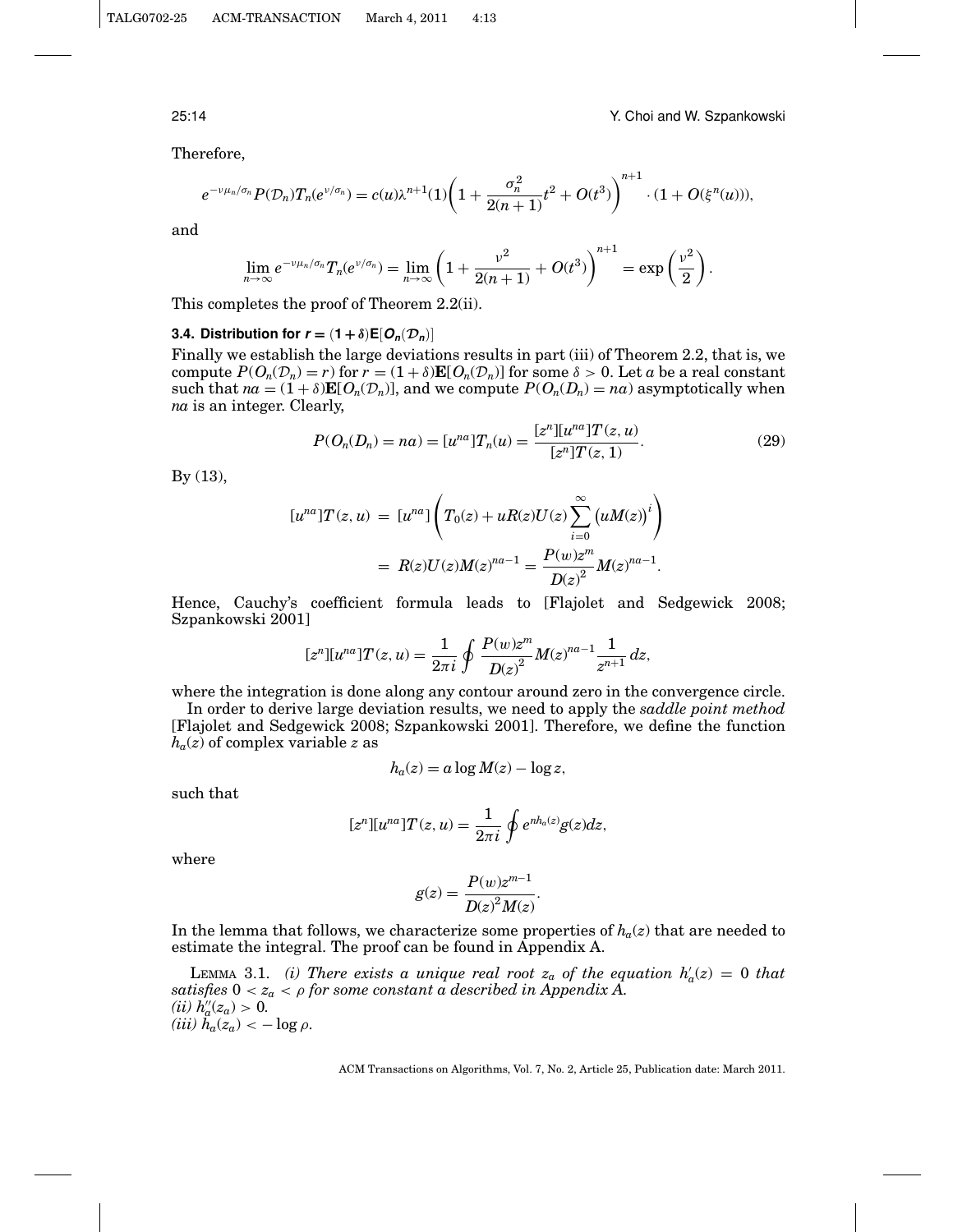Let  $z_a$  be the unique positive real root of the equation  $h'_a(z) = 0$ . We evaluate the integral on  $C = \{z : |z| = z_a\}$ , and we first split C into  $C_0$  and  $C_1$  where  $C_0 = \{z \in C :$  $|arg(z)| \leq \theta_0$  } and  $C_1 = \{z \in C : |arg(z)| \geq \theta_0\}$  for some  $\theta_0$ . That is,

$$
[zn][una]T(z, u) = I0 + I1,
$$

where

$$
I_0 = \frac{1}{2\pi i} \int_{C_0} e^{n h_a(z)} g(z) dz, \text{ and } I_1 = \frac{1}{2\pi i} \int_{C_1} e^{n h_a(z)} g(z) dz.
$$

We compute  $I_0$  first and we later show that  $|I_1|$  is exponentially smaller than  $I_0$ . Now we set  $\theta_0 = n^{-2/5}$  and compute  $I_0$  with the change of variable  $z = z_a e^{i\theta}$ ,

$$
I_0 = \frac{z_a}{2\pi} \int_{-\theta_0}^{+\theta_0} \exp(nh_a(z_a e^{i\theta}) + i\theta)g(z_a e^{i\theta}) d\theta.
$$

To simplify the notation, let us define some variables as follows.

$$
\tau_a^2 = h_a''(z_a)
$$
 (refer to part (ii) of Lemma 3.1),  $\beta_a = \frac{h_a^{(3)}(z_a)}{3! \tau_a^3}$ , and  $\gamma_a = \frac{h_a^{(4)}(z_a)}{4! \tau_a^4}$ 

Using Taylor series around  $\theta = 0$ , we arrive at

$$
h_a(z_a e^{i\theta}) = h_a(z_a) - \frac{\tau_a^2 z_a^2}{2} \theta^2 - \left(\beta_a \tau_a^3 z_a^3 + \frac{\tau_a^2 z_a^2}{2}\right) i\theta^3 + O(\theta^4).
$$

When  $|\theta| \leq \theta_0$ ,  $n\theta^k \to 0$  ( $k \geq 3$ ) as  $n \to \infty$ . Thus, using Taylor series, we get

$$
e^{nh_a(z_a e^{i\theta})+i\theta} = \exp\left(nh_a(z_a) - \frac{\tau_a^2 z_a^2}{2}n\theta^2\right)\left(1+\alpha(\theta) + \frac{\alpha(\theta)^2}{2!} + \frac{\alpha(\theta)^3}{3!} + \cdots\right),
$$

where

$$
\alpha(\theta) = i\theta - \left(\beta_a \tau_a^3 z_a^3 + \frac{\tau_a^2 z_a^2}{2}\right) i n \theta^3 + O(n \theta^4).
$$

With the change of variable  $\theta = \frac{\omega}{\tau_a z_a \sqrt{n}}$ , we rewrite

$$
\alpha(\theta) = \eta(\omega) = \frac{i\omega}{\tau_a z_a \sqrt{n}} - \left(\beta_a + \frac{1}{2\tau_a z_a}\right) \frac{i\omega^3}{\sqrt{n}} + O\left(\frac{\omega^4}{n}\right)
$$

and

$$
I_0 = \frac{e^{nh_a(z_a)}}{2\pi \tau_a \sqrt{n}} \int_{-\omega_0}^{+\omega_0} \exp\left(-\frac{\omega^2}{2}\right) \left(1 + \eta(\omega) + \frac{\eta(\omega)^2}{2!} + \cdots\right) g\left(z_a e^{\frac{i\omega}{\tau_a z_a\sqrt{n}}}\right) d\omega,
$$

where  $\omega_o = \tau_a z_a n^{\frac{1}{10}}.$  We observe that each term of odd degree of  $\omega$  in

$$
\left[\left(1+\eta(\omega)+\frac{\eta(\omega)^2}{2!}+\frac{\eta(\omega)^3}{3!}+\cdots\right)g\left(z_a e^{\frac{i\omega}{\tau_a z_a\sqrt{n}}}\right)\right]
$$

contributes nothing to the integral. Thus, using Taylor series of  $g\left(z_a e^{\frac{i\omega}{\tau_a z_a\sqrt{n}}}\right)$  around  $\omega = 0$ , we arrive at

$$
I_0 = \frac{e^{nh_a(z_a)}}{2\pi \tau_a \sqrt{n}} \int_{-\omega_0}^{+\omega_0} \exp\left(-\frac{\omega^2}{2}\right) \left(A + B\omega^2 + C\omega^4 + D\omega^6 + O\left(\frac{1}{n^2}\right)\right) d\omega
$$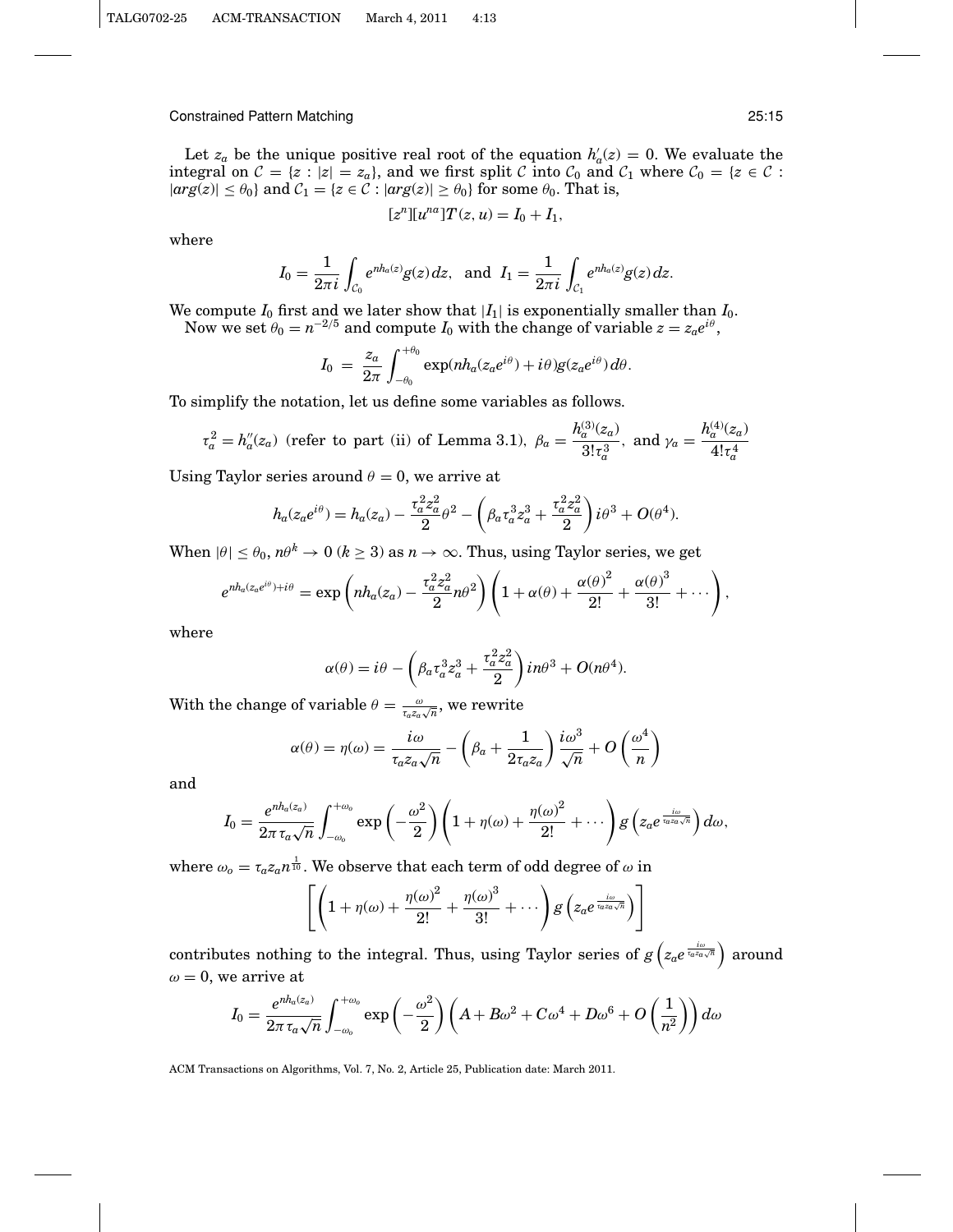#### 25:16 Y. Choi and W. Szpankowski

where *A*, *B*, *C*, and *D* are explicitly computable constants. Using the fact that, as  $\omega_0 \rightarrow \infty$ ,

$$
\int_{\omega_0}^{+\infty} x^k e^{-\frac{x^2}{2}} dx = O(e^{-\frac{1}{2}\omega_0^2}), \text{ and } \int_{-\infty}^{+\infty} x^{2k} e^{-\frac{x^2}{2}} dx = \frac{\Gamma(2k)}{2^{k-1}\Gamma(k)} \sqrt{2\pi},
$$

we finally obtain

$$
I_0 = \frac{g(z_a)e^{nh_a(z_a)}}{\tau_a\sqrt{2\pi n}} \left[1 + \frac{1}{n}\left(\frac{3\beta_a g'(z_a)}{\tau_a g(z_a)} - \frac{g''(z_a)}{2\tau_a^2 g(z_a)} + 3\gamma_a - \frac{15\beta_a^2}{2}\right) + O\left(\frac{1}{n^2}\right)\right].\tag{30}
$$

It is easy to see that the main contribution to the large deviations comes from *I*0. Thus, we only need to show that  $I_1$  is small.

We compute a bound on  $|I_1|$ , and we show that it is exponentially smaller than  $I_0$ . We can rewrite  $I_1 = I_1^+ + I_1^-$  where

$$
I_1^+=\frac{z_a}{2\pi}\int_{\theta_0}^\pi e^{nh_a(z_a e^{i\theta})}g(z_a e^{i\theta})e^{i\theta}d\theta, \text{ and } I_1^-=\frac{z_a}{2\pi}\int_{\theta_0}^\pi e^{nh_a(z_a e^{i\theta})}g(z_a e^{i\theta})e^{i\theta}d\theta.
$$

First we need to consider  $M(z)$ , the probability generating function of nonempty language M. Clearly, all coefficients of  $M(z)$  are nonnegative, and  $M(z)$  is aperiodic by Lemma B.1 in Appendix B. By the nonnegativity of coefficients and aperiodicity, the function  $|M(z_a e^{i\theta})|$  is uniquely maximum at  $\theta = 0$ . It is also infinitely differentiable at  $\theta = 0$ . Consequently, there exists an angle  $\theta_1 \in (0, \pi)$  such that

$$
|M(z_a e^{i\theta})| \le |M(z_a e^{i\theta_1})| \text{ for } \theta \in [\theta_1, \pi],
$$

and  $|M(z_a e^{i\theta})|$  is decreasing for  $\theta \in [0, \theta_1]$ . Thus, for large *n*,

$$
|M(z_a e^{i\theta})| \le |M(z_a e^{i\theta_0})| \text{ for } \theta \in [\theta_0, \pi],
$$

since  $\theta_0 = n^{-2/5} < \theta_1$ . Therefore, for  $\theta \in [\theta_0, \pi]$ ,

$$
|e^{nh_a(z_a e^{i\theta})}| = \frac{|M(z_a e^{i\theta})|^{na}}{z_a^n} \leq \frac{|M(z_a e^{i\theta_0})|^{na}}{z_a^n} = |e^{nh_a(z_a e^{i\theta_0})}|,
$$

and this leads to

$$
\begin{split} |I_1^+|&\;\leq\;\frac{z_a\cdot\max(g)}{2\pi}\int_{\theta_0}^\pi\big|e^{nh_a(z_a e^{i\theta})}\big|d\theta\leq\frac{z_a\cdot\max(g)}{2\pi}\int_{\theta_0}^\pi\big|e^{nh_a(z_a e^{i\theta_0})}\big|d\theta\\ &=\frac{z_a(\pi-\theta_0)\cdot\max(g)}{2\pi}\cdot\exp\left(nh_a(z_a)-\frac{\tau_a^2z_a^2}{2}n^{\frac{1}{5}}+O(n^{-\frac{1}{5}})\right)=O\left(I_0\cdot e^{-cn^{\frac{1}{5}}}\right), \end{split}
$$

where max(*g*) is the maximum of  $|g(z_a e^{i\theta})|$  for  $\theta \in [\theta_0, \pi]$  and *c* is a positive constant. Similarly,  $|\tilde{I_1}|$  is bounded. Thus,

$$
[zn][una]T(z, u) = I0 + I1 = I0(1 + O(e-cn1/5)).
$$

Finally, by (15), (29), (30) and the preceding formula, we get,

$$
P(O_n(D_n)) = na)
$$
\n
$$
= \frac{\rho B'(\rho)g(z_a)e^{-nI(a)}}{\tau_a\sqrt{2\pi n}} \left[1 + \frac{1}{n}\left(\frac{3\beta_a g'(z_a)}{\tau_a g(z_a)} - \frac{g''(z_a)}{2\tau_a^2 g(z_a)} + 3\gamma_a - \frac{15\beta_a^2}{2}\right) + O\left(\frac{1}{n^2}\right)\right],
$$
\n(31)

where  $I(a) = -\log \rho - h_a(z_a)$ , which is positive. This establishes part (iii) of Theorem 2.2, where the constant  $c_2$  can be extracted from the preceding equation.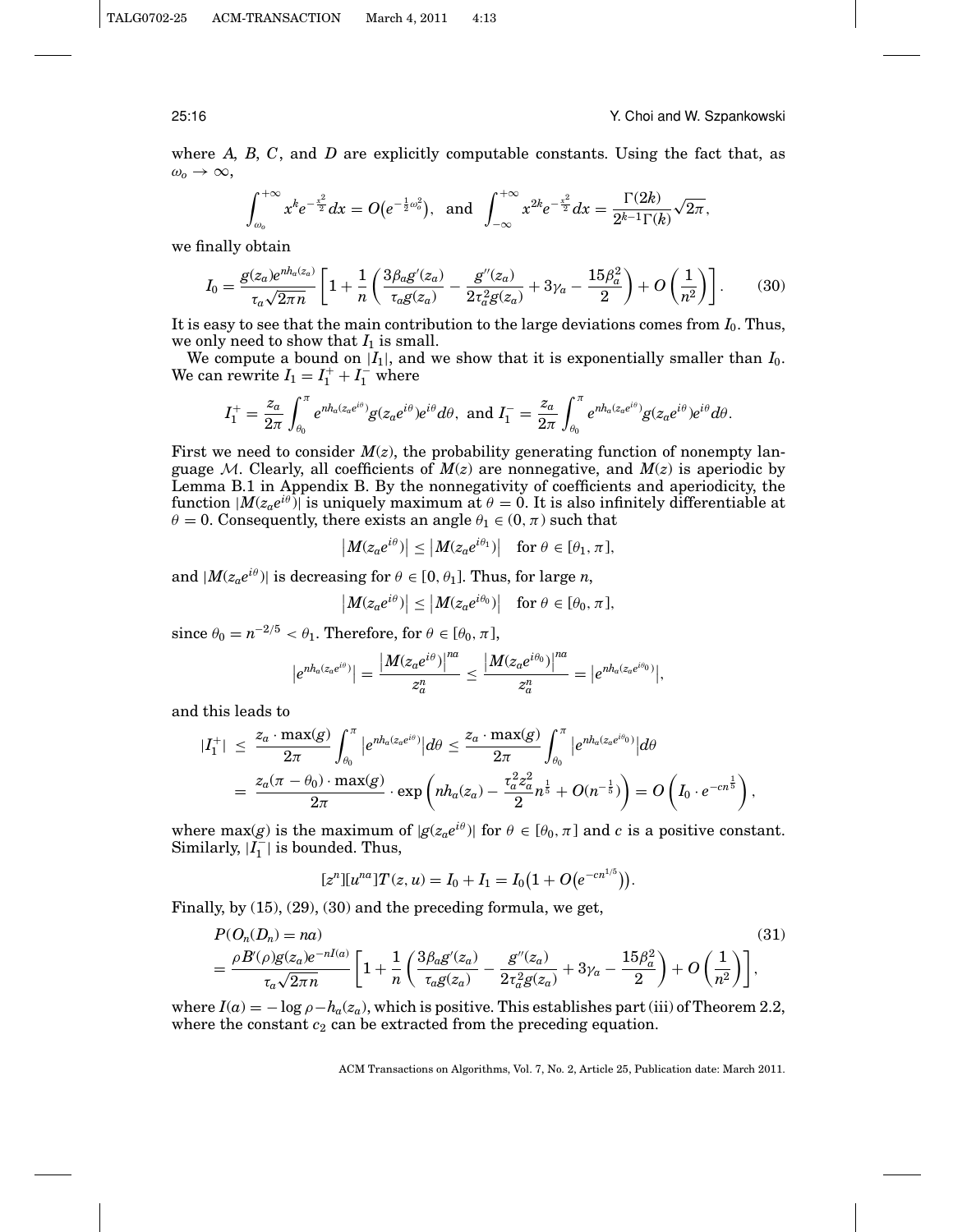### **APPENDIX**

#### **A. PROOF OF LEMMA 3.1**

Here we present the proof of Lemma 3.1 discussed in Section 3.4.

We first describe the conditions on *a*. It is clear that  $0 \le a \le 1$  since the number of occurrences cannot be greater than *n*, the length of a text. More precisely, *a* must satisfy one of the following conditions:

(i) the pattern is not self-overlapping and  $a < \frac{1}{m}$ ;

(ii) the pattern is self-overlapping and  $a < \frac{1}{r}$ ;

where *m*is the length of the pattern, and *r* is the length of the shortest nonempty word in the autocorrelation set  $S$ .

Now we show the existence of the real root  $z_a$  of the equation  $h'_a(z) = 0$ . By the definition of  $h_a(z)$ ,

$$
h'_a(z)=\frac{aM'(z)}{M(z)}-\frac{1}{z}=\frac{-D(z)^2+(azB'(z)+1-B(z))D(z)+az(1-B(z))D'(z)}{zD(z)(D(z)-1+B(z))}.
$$

We notice that the denominator is always positive for  $0 < z < \rho$ .

Let us define  $f_a(z)$ , a function of a real variable *z*, as the numerator of  $h'_a(z)$ . That is, by the definition of  $D(z)$  in (12),

$$
f_a(z) = \{ (1 - S(z))S(z) + azS'(z) \} (1 - B(z))^2 + z^m P(w) \{ azB'(z) + (1 - 2S(z) + am)(1 - B(z)) - z^m P(w) \}.
$$

We find that

$$
f_a(\rho) = \rho^m P(w) \left( a \rho B'(\rho) - \rho^m P(w) \right) > 0, \tag{32}
$$

since, for large *n*,

$$
a = (1+\delta)\frac{\mathbf{E}[O_n(D_n)]}{n} = (1+\delta)\frac{\rho^{m-1}}{B(\rho)}P(w)\left(1-O\left(\frac{1}{n}\right)\right) > \frac{\rho^{m-1}}{B(\rho)}P(w).
$$

Firstly, we consider when the pattern is not self-overlapping, that is,  $S(z) \equiv 1$ . Then,

$$
f_a(z) = zm P(w) \{ az B'(z) + (am - 1)(1 - B(z)) - zm P(w) \}.
$$

The term of the smallest degree in  $f_a(z)$  is  $(am-1)P(w)z^m$ , and its coefficient is negative since  $a < \frac{1}{m}$ . Thus, there exists a sufficiently small  $\epsilon > 0$  such that  $f_a(\epsilon) < 0$ . By this and (32), there exists a real root  $z_a$  of  $h'_a(z) = 0$ .

Secondly, we consider when the pattern is self-overlapping. That is,

$$
S(z) = 1 + c_r z^r + (higher order terms), (0 < r < m),
$$

where  $r$  is the smallest degree among nonconstant terms and  $c_r$  is a positive constant. Then, the term of the smallest degree in  $f_a(z)$  becomes  $(ar - 1)c_rz^r$ , and its coefficient is negative since  $a < \frac{1}{r}$ . Similarly to the first case,  $f_a(\epsilon) < 0$  for sufficiently small  $\epsilon > 0$ , and we get the same result. The uniqueness comes from this result and part (ii) in the lemma because  $h'_a(z)$  is continuous on  $z \in [0, \rho]$ .

Next, we prove part (ii) of Lemma 3.1. Let  $z_a$  be the real root of  $h'_a(z) = 0$ . Then, by definition,

$$
h'_a(z_a) = \frac{aM'(z_a)}{M(z_a)} - \frac{1}{z_a} = 0.
$$
\n(33)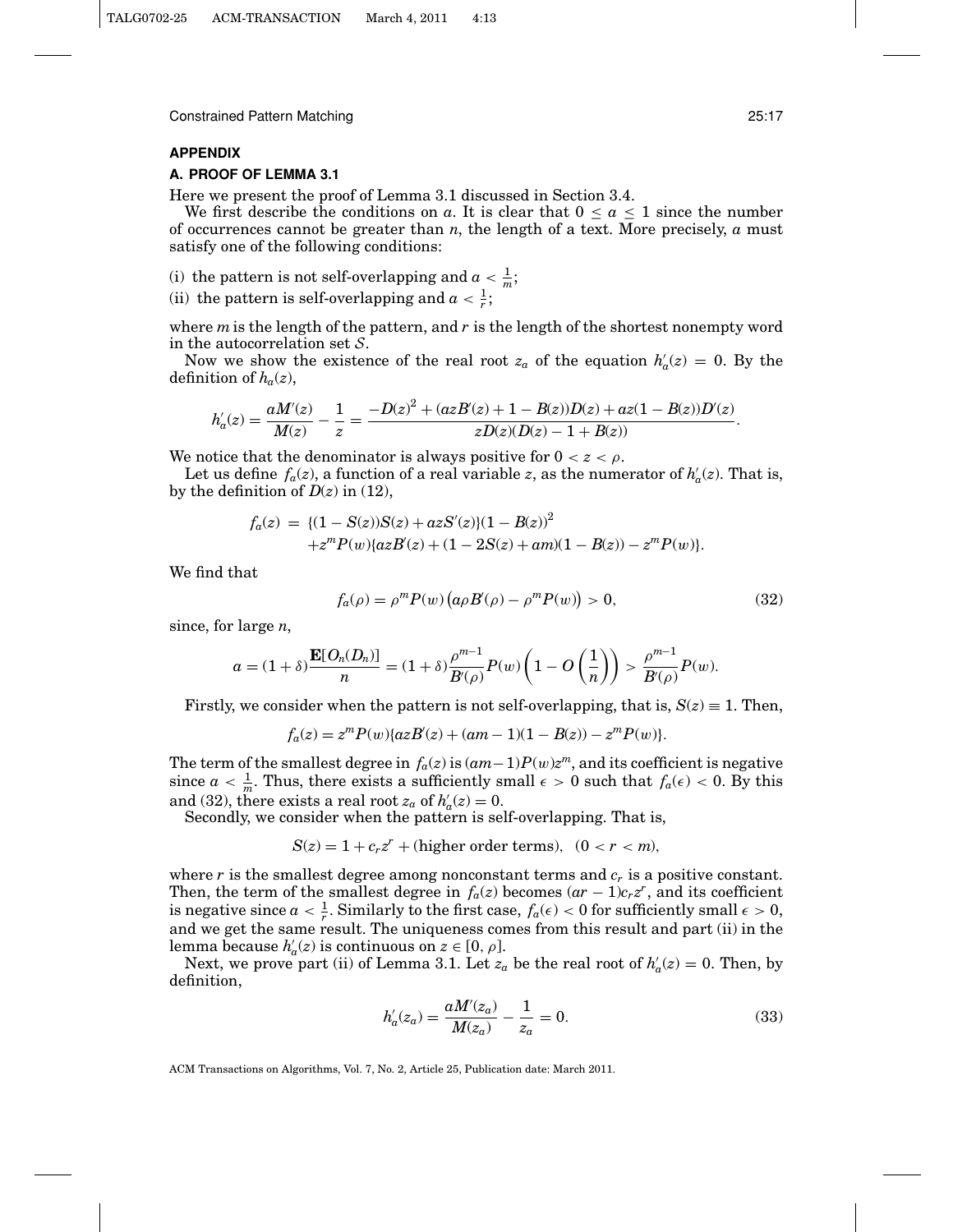#### 25:18 Y. Choi and W. Szpankowski

On the other hand, we can write  $M(z) = \sum_{i \geq 0} p_i z^i$  with  $p_i \geq 0$  since  $M(z)$  is the probability generating function of language  $\mathcal{M}$ . Then,

$$
\frac{M'(z_a)}{M(z_a)} = \frac{\sum_{i\geq 0} i p_i z_a^{i-1}}{\sum_{i\geq 0} p_i z_a^i} = \frac{1}{z_a} \sum_{i\geq 0} i \frac{p_i z_a^i}{\sum_{j\geq 0} p_j z_a^j} = \frac{1}{z_a} \mathbf{E}[X],\tag{34}
$$

where *X* is a random variable such that

$$
Pr(X = i) = \frac{p_i z_a^i}{\sum_{j \ge 0} p_j z_a^j} \quad \text{for} \ \ i \ge 0.
$$

From (33) and (34), we see that  $\mathbf{E}[X] = \frac{1}{a}$ . Now let us compute  $h''_a(z_a)$ . We have

$$
h''_a(z_a) = \frac{aM''(z)}{M(z)} - a\left(\frac{M'(z)}{M(z)}\right)^2 + \frac{1}{z_a^2}
$$
  
=  $\frac{a}{z_a^2}$ **E**[*X*(*X* – 1)] – *a* $\left(\frac{\mathbf{E}[X]}{z_a}\right)^2 + \frac{1}{z_a^2} = \frac{a}{z_a^2}$ **Var**[*X*].

Therefore,  $h''_a(z_a) > 0$  because definitely the distribution is not concentrated at one value, hence **Var**[*X*] > 0. This proves part (ii) of Lemma 3.1.

Finally, we know that  $h_a(\rho) = -\log \rho$  and  $h'_a(z) > 0$  for  $z_a < z \le \rho$ . Therefore  $h_a(z_a) < h_a(\rho) = -\log \rho$ . This completes the proof of Lemma 3.1.

#### **B. APERIODICITY OF**  $M(Z)$

The lemma that follows shows that  $M(z)$ , the probability generating function of language  $M$ , is aperiodic. This is useful to derive the large deviations results in Section 3.4.

LEMMA B.1. *M*(*z*) *is aperiodic if the length of the pattern* w *over the extended alphabet*  $\mathcal{B}_{d,k}$  *is greater than 1.* 

PROOF. To prove the aperiodicity of *M*(*z*), we will show that there always exist two words in M whose lengths differ by 1. Let  $\mathcal{B}_{d,k} = {\beta_d, \beta_{d+1}, \ldots, \beta_k}$  and  $\ell$  be the length of w over  $\mathcal{B}_{d,k}$  ( $\ell \geq 2$ ). We consider the following two cases: (i) some supersymbol of  $\mathcal{B}_{d,k}$ does not appear in  $w$ ; (ii) all symbols appear in  $w$ .

To prove the first case, let  $\beta_i$  be the symbol that does not appear in w. Then, clearly both  $\beta_i \beta_d \beta_i w$  and  $\beta_i \beta_{d+1} \beta_i w$  are in M, and their difference in length is 1.

Now we prove the second case. We consider three subcases and find two words in  $M$ , which differ by 1 in length for each subcase.

Case (i) 
$$
|\mathcal{B}_{d,k}| \geq 3
$$
:  
Let  $u_1 = \underbrace{\beta_d \cdots \beta_d}_{\ell} \beta_d \underbrace{\beta_d \cdots \beta_d}_{\ell} w$  and  $u_2 = \underbrace{\beta_d \cdots \beta_d}_{\ell} \beta_{d+1} \underbrace{\beta_d \cdots \beta_d}_{\ell} w$ . Then, w occurs in  $w \cdot u_1$ 

only at the left and the right ends because the occurrence of  $w$  elsewhere implies that  $w = \beta_d \cdots \beta_d$ , which contradicts the assumption that all symbols appear in w. Similarly,

w occurs in  $w \cdot u_2$  only at the both ends. Otherwise, w must have only one or two kinds of symbols, which contradicts the assumption. Thus, both  $u_1$  and  $u_2$  are in M.

Case (ii)  $|\mathcal{B}_{d,k}| = 2$  and  $\ell \geq 3$ :

Let  $\beta_i$  be the symbol that appears more than once in  $w$ . Then, by the similar argument to the first case,  $\beta_j \cdots \beta_j$ β*<sup>i</sup>* β*<sup>j</sup>* ··· β*<sup>j</sup>*  $w$  and  $\beta_j \cdots \beta_j$ β*<sup>j</sup>* β*<sup>j</sup>* ··· β*<sup>j</sup>* w are in  $M$ , and their lengths

 $\overline{\ell}$  $\overline{\ell}$  $\overline{\ell}$  $\overline{\ell}$ differ by 1 because  $|i - j| = 1$ .